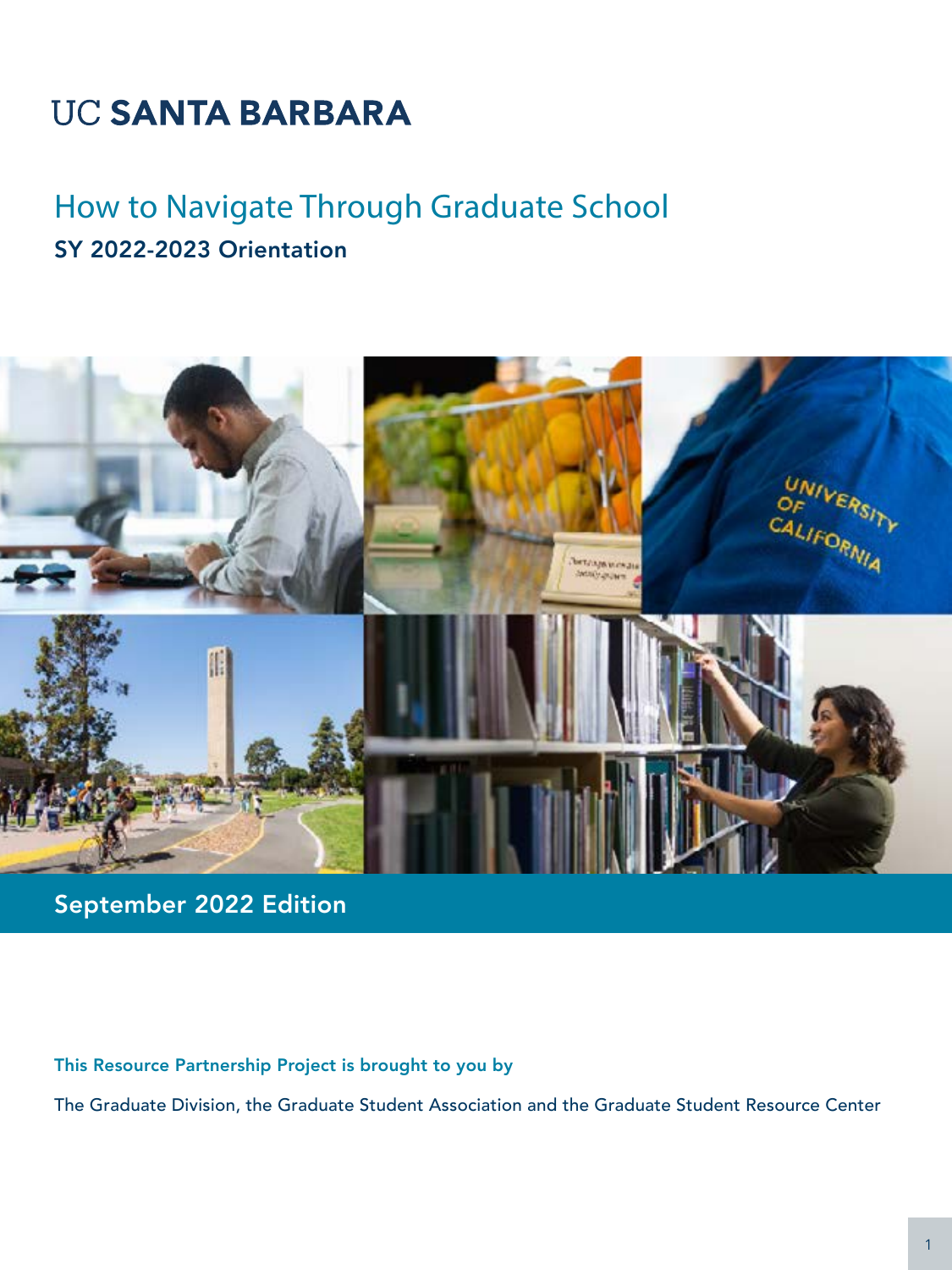## About this Resource Packet

Making the transition to graduate school can be an exciting but also anxious time. The UC Santa Barbara Graduate Division, Graduate Student Association, and Graduate Student Resource Center partner with many offices across campus to coordinate services that students need to be academically successful and to experience optimal well-being.

## QUICK LINKS

| 3               | <b>Academic Support</b>     | 19 | Career Support                  |
|-----------------|-----------------------------|----|---------------------------------|
|                 | Health & Wellness           | 20 | Library                         |
| 8               | Community                   | 22 | Parking and Transportation      |
|                 | <b>12</b> Financial Support | 23 | <b>Graduate Student Parents</b> |
| 15 <sub>1</sub> | Food                        | 24 | <b>Additional Resources</b>     |
| 17              | Housing                     | 26 | FAOs                            |

#### RESOURCE PACKET AUTHORS

Pedro Craveiro 2019-2020 Vice President of Communication and Records [Graduate Student Association](https://gsa.ucsb.edu/)

Hannah Lawrence 2019-2021 Graduate Division Assistant Director of Professional Development [G](http://www.gradpost.ucsb.edu/about-GSRC)radPost Editor, [Graduate Student Resource Center](http://www.gradpost.ucsb.edu/about-GSRC)

#### [EDITOR](http://www.gradpost.ucsb.edu/about-GSRC)

[Dr. Shawn Warner](http://www.gradpost.ucsb.edu/about-GSRC)  [Graduate Division Director of Professional Development](http://www.gradpost.ucsb.edu/about-GSRC) [Graduate Student Resource Center](http://www.gradpost.ucsb.edu/about-GSRC)

#### [PROJECT COORDINATION AND DESIGN SUPPORT](http://www.gradpost.ucsb.edu/about-GSRC)

[Baron Haber](http://www.gradpost.ucsb.edu/about-GSRC) Graduate Division [Assistant Director of Professional Development](http://www.gradpost.ucsb.edu/about-GSRC)

#### MANY THANKS FOR YOUR PARTNERSHIP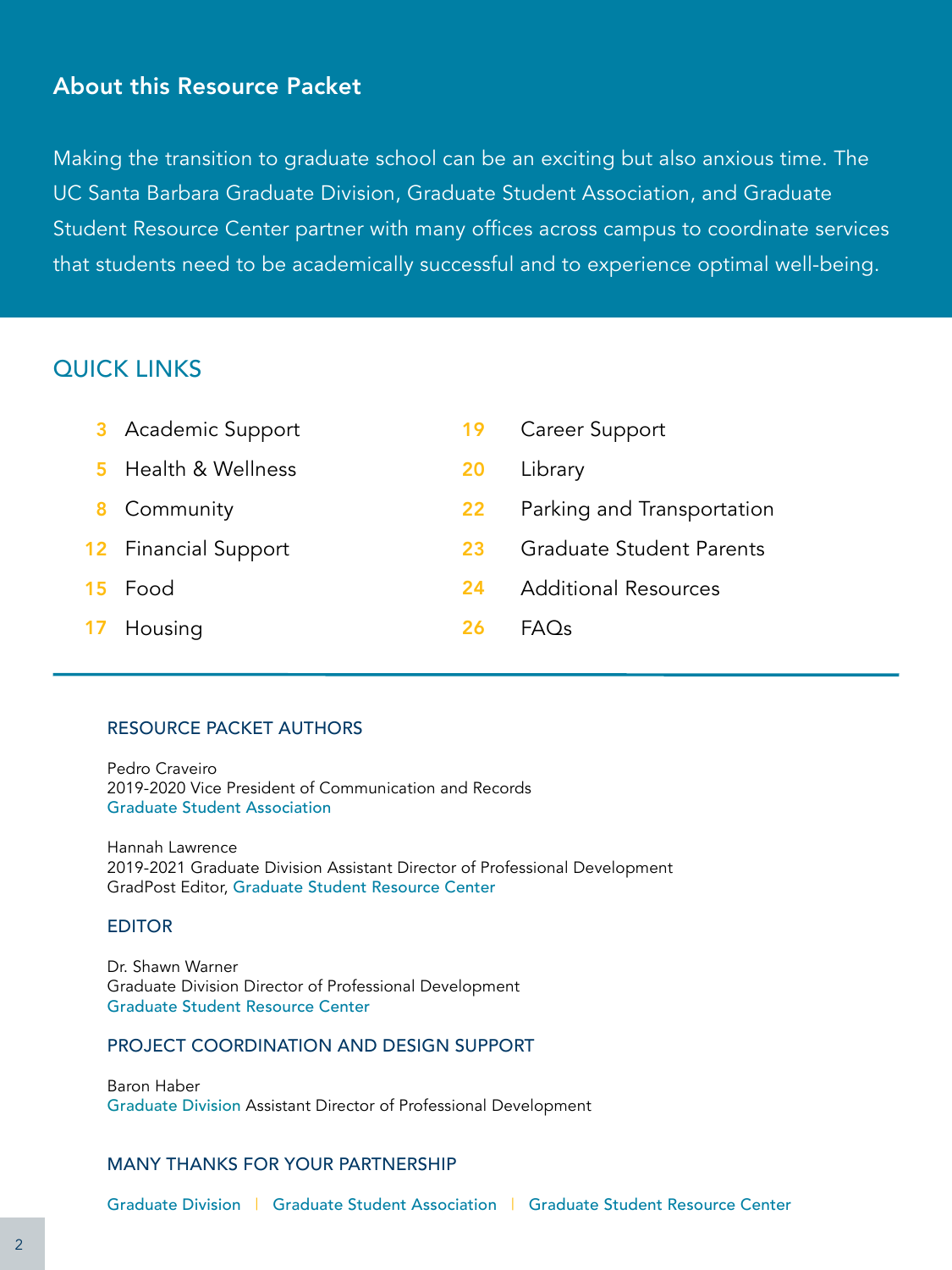#### <span id="page-2-0"></span>GRADUATE DIVISION ACADEMIC COUNSELOR

Graduate Division Academic Counselor [Ryan Sims](https://www.graddiv.ucsb.edu/staff/ryan-sims) is available to support students through academia counseling, including services such as student support and advocacy, workshops and trainings, referral to campus resources, and financial emergency support.

#### [graddiv.ucsb.edu/our-services/academic-services](http://graddiv.ucsb.edu/our-services/academic-services)

#### GRADUATE DIVISION DIVERSITY PROGRAMS RESOURCE HANDOUT

Our Graduate Division Diversity Programs team has put together a printable resource poster.

[Download the Graduate Division's Diversity Programs' "How to Manage Conflict and Adversity in Graduate](http://www.gradpost.ucsb.edu/docs/default-source/default-document-library/ucsb_graddiv_resource_v00.pdf?sfvrsn=0)  [School" poster.](http://www.gradpost.ucsb.edu/docs/default-source/default-document-library/ucsb_graddiv_resource_v00.pdf?sfvrsn=0)

#### DISABLED STUDENTS PROGRAM (DSP)

The DSP provides academic accommodations to students with disabilities. Students with disabilities are responsible for ensuring that DSP is aware of their disabilities and for providing DSP with appropriate documentation. DSP is located at 2120 Student Resource Building and serves as the campus liaison regarding issues and regulations related to students with disabilities. The DSP staff works in an advisory capacity with a variety of campus departments to ensure that equal access is provided to all disabled students. As Graduate Student, you have access to:

#### Extended time to degree plans

DSP in coordination with the Graduate Division as well as providers and/or treatment team may work to create an extended time to degree plan that allows graduate students to maintain good academic standing while taking fewer courses per quarter or taking a longer time to complete program milestones.

#### Comprehensive exam accommodations

DSP may work with departments and faculty to address barriers introduced by some formats of comprehensive exams. DSP will coordinate with the student and department to address inclusivity of format and recommend accessible modifications which may include extended time, modified exam format, etc.

#### [dsp.sa.ucsb.edu/contact-0](http://dsp.sa.ucsb.edu/contact-0)

#### CAMPUS LEARNING ASSISTANCE SERVICES (CLAS)

CLAS helps students understand course concepts, engage students in the learning process, guide students toward discovering solutions to problems, and encourage students to become independent thinkers and lifelong learners. While many CLAS services are geared toward undergraduates, many of their academic skills and language development workshops are also open to graduate students.

[clas.sa.ucsb.edu/enrollment-schedules-overview/workshop-schedule](http://clas.sa.ucsb.edu/enrollment-schedules-overview/workshop-schedule)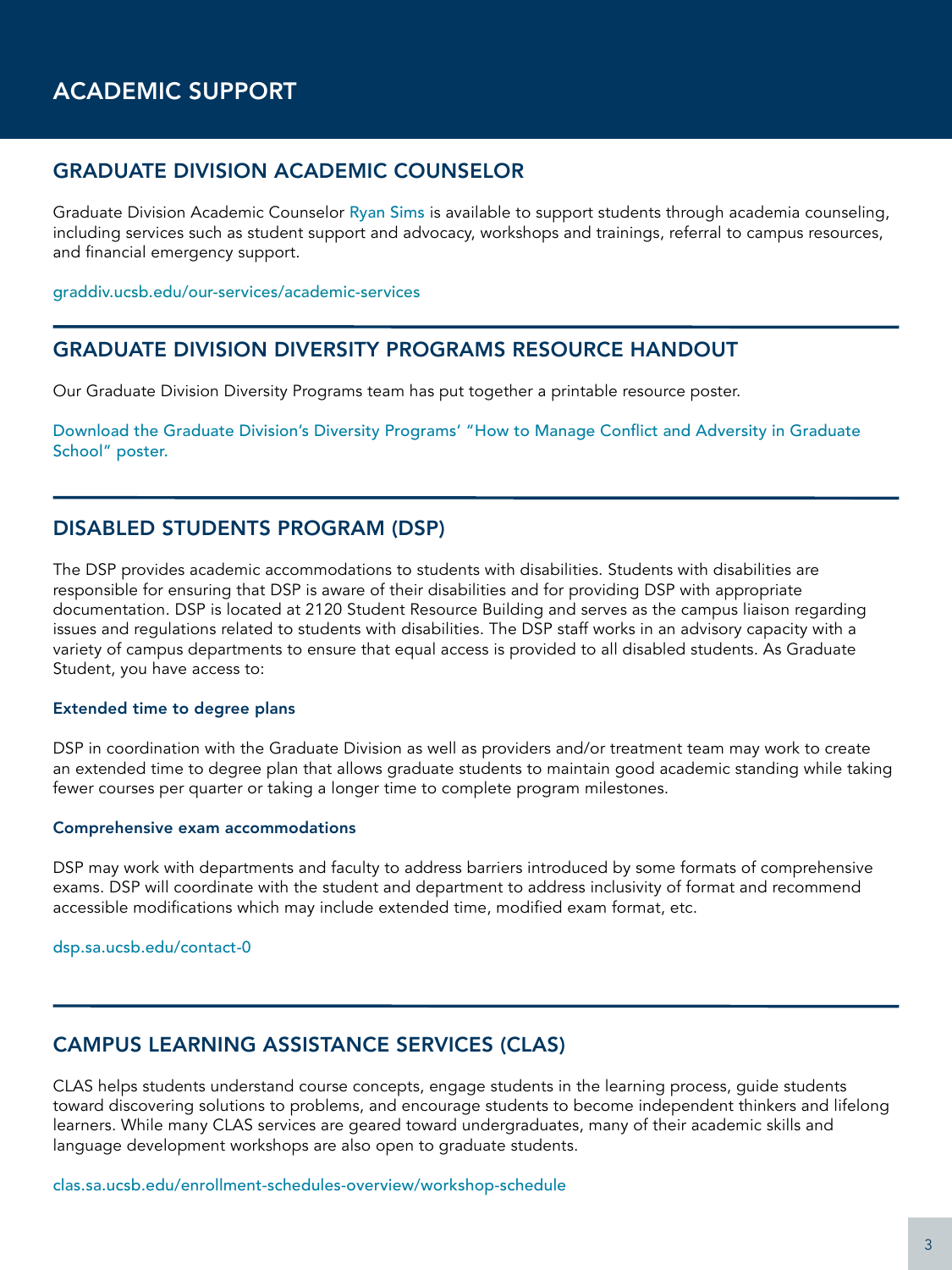## ACADEMIC SUPPORT

#### ENGLISH FOR MULTILINGUAL STUDENTS (EMS)

The English for Multilingual Students Program offers courses for undergraduate and international graduate students for whom English is not the first language. These courses help students develop English proficiency for academic and professional contexts.

#### [ems.ucsb.edu](http://www.ems.ucsb.edu)

#### INSTRUCTIONAL DEVELOPMENT

Instructional Development is devoted to ensuring excellence in both undergraduate and graduate instruction at UCSB. Instructional Development addresses the needs of faculty and teaching assistants over a tremendous range of subject matter, teaching philosophies, methods, styles, and technologies through instructional consulting and evaluation; technical media production support; and technical media display support.

[id.ucsb.edu](http://id.ucsb.edu)

#### GRADUATE WRITERS' ROOM

Whether you are working on your first seminar paper, putting the finishing touches on your dissertation, or just trying to catch up on some grading, the Graduate Writers' Room is here for you. Come work alongside your fellow graduate students, all while enjoying snacks and the best free coffee on campus!

#### [gradpost.ucsb.edu/writers-room](http://www.gradpost.ucsb.edu/writers-room)

#### OMBUDS OFFICE

The Office of the Ombuds is a safe place to come and discuss workplace issues, interpersonal conflict, academic concerns, bureaucratic runarounds, and many other problems. They serve faculty, staff, students, parents, and anyone else with a campus-related concern. All discussions are kept confidential. You can get in touch with them as a first step, as a last resort, or at any point along the way.

[ombuds.ucsb.edu](http://www.ombuds.ucsb.edu)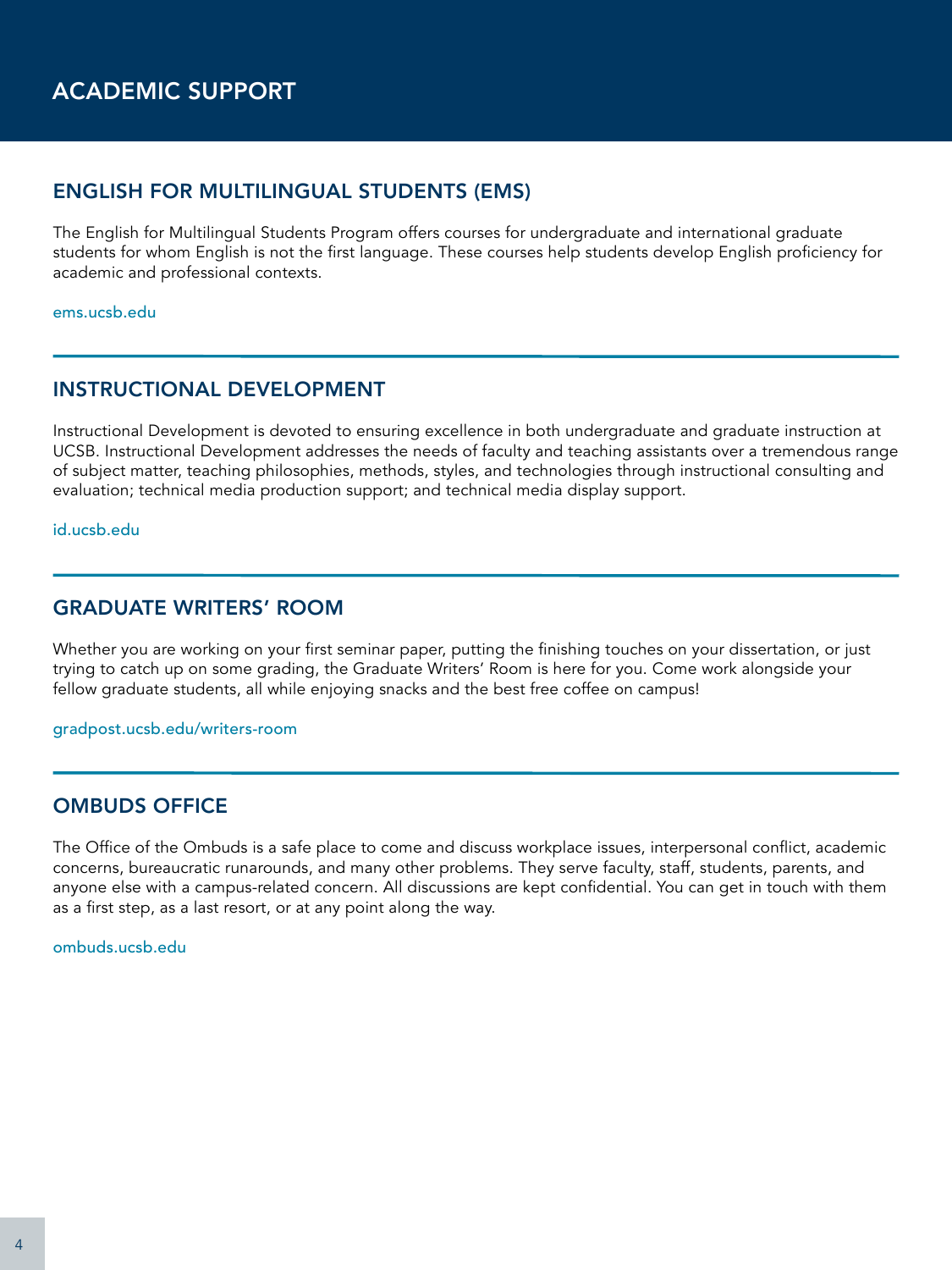## <span id="page-4-0"></span>STUDENT HEALTH

Student Health provides exceptional, inclusive, compassionate, comprehensive, and integrated healthcare services to promote health and well-being in order to empower students to thrive throughout their university experience. They offer a variety of medical services including dental care, vision care, and urgent care, as well as laboratory testing and pharmacy services.

[studenthealth.sa.ucsb.edu](http://studenthealth.sa.ucsb.edu/)

#### COUNSELING & PSYCHOLOGICAL SERVICES

CAPS' mission is to assist Student Affairs and the University in helping the student body achieve academically, socially, and personally through culturally responsive mental health services. CAPS is committed to providing a safe, inclusive, and affirming environment to ensure that all students remain psychologically healthy in pursuit of their goals. All registered students are eligible for services at CAPS. When help is needed in sorting out a personal concern, CAPS is a resource for learning new skills in building self-confidence, relating to others, reducing stress, solving problems, and identifying options.

#### CAPS Support Groups

CAPS hosts multiple discussion groups specifically for graduate students to share their experiences, voice their concerns, and find a greater community: "Graduate Student Process Group" and "Creating Community: A Support Space for Graduate Students of African Heritage".

[caps.sa.ucsb.edu](http://caps.sa.ucsb.edu/)

#### MENTAL HEALTH PEER SERVICES

The MHPS helps students navigate the college experience more effectively. The MHPS provides:

- Drop-In Peer Counseling: the peers are trained to help students better manage some of the daily stressors from school & relationships. Stop by to talk and learn new tools to manage your current challenges.
- Massage & Egg Chair: Feeling stressed by life? Just want to practice good self care? Stop in to try out one of the 4 massage chairs or the egg chair to hit the reset button on your day and make everything feel a little bit better.
- Workshops: Learn how to better understand and manage your stressors, cope with academic anxiety, and become a master at relaxation by attending one of our workshops held throughout the quarter.
- School Anxiety Program: it includes three 1-hour long one-on-one sessions with a peer who will help you to learn important time management, coping, and relaxation skills to reduce your anxiety.

[ucsbmhp.com](http://www.ucsbmhp.com/)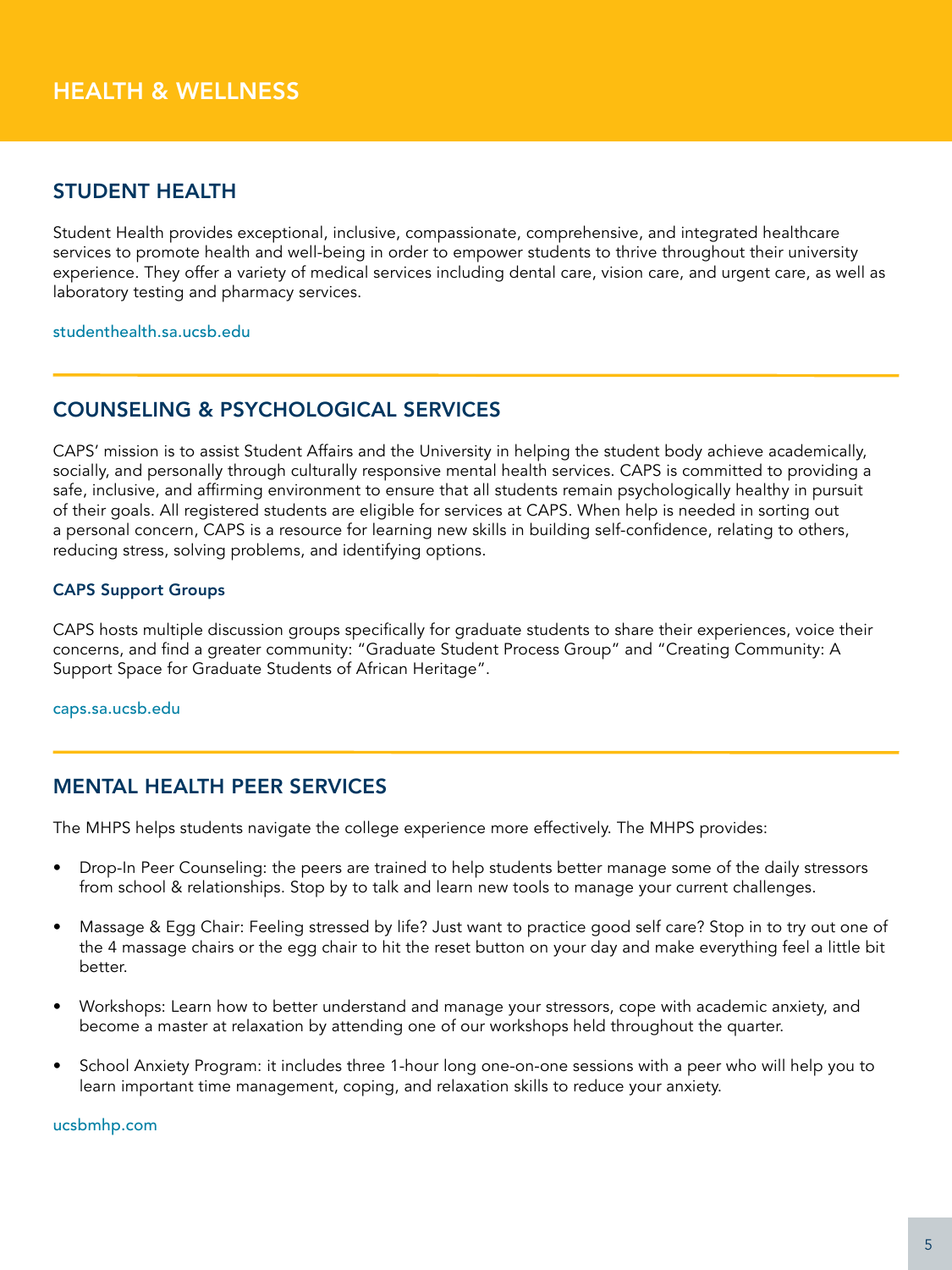## HOSFORD COUNSELING & PSYCHOLOGICAL SERVICES CLINIC

The Hosford Clinic is a university-based community clinic that is designed to provide culturally sensitive, low-cost individual, couple, family, and group psychological treatment to the entire Santa Barbara community. We serve the general public as well as students, faculty, and staff from our local universities/colleges. The Hosford Clinic serves as a training site for students in the Department of Counseling, Clinical, and School Psychology (CCSP) of the University of California, Santa Barbara and as a clinical-research facility for the faculty and students of the CCSP Department.

[education.ucsb.edu/hosford](https://education.ucsb.edu/hosford)

## STUDENT MENTAL HEALTH COORDINATION SERVICES

The SMHCS office is the single point of contact for the campus community to report concerns about a student in distress or a student distressing others. If you are worried about a fellow Gaucho, please refer to the Distressed Students Protocol for assistance determining an appropriate referral.

#### Distressed Students

The guide [Responding to Distressed Students](http://www.sa.ucsb.edu/docs/default-source/distressed-students-guide_/distressed-student-protocol.pdf?sfvrsn=ffc96c4f_12) is an online excellent resource for providing information that may help in recognizing and responding to students in distress and making appropriate referrals.

[sa.ucsb.edu/responding-to-distressed-students/welcome](http://www.sa.ucsb.edu/responding-to-distressed-students/welcome)

#### PSYCHIATRIC SERVICES

Student Health has psychiatrists and social workers who are available by referral from either Counseling and Psychological Services or primary care clinicians within Student Health. The psychiatrists provide evaluations and, if indicated, medication and short-term supportive psychotherapy. Students with UC Student Health Insurance [P]( http://studenthealth.sa.ucsb.edu/behavioral-health-at-shs/psychiatry)lan (UC SHIP) are not charged for these visits; students covered by other insurance will be billed through BARC.

[studenthealth.sa.ucsb.edu/behavioral-health/psychiatric-services](https://studenthealth.sa.ucsb.edu/behavioral-health/psychiatric-services)

#### TELEMEDICINE CARE

Students enrolled in UC SHIP (UC's student health insurance program) can connect with a licensed medical professional or behavioral health professional virtually via smartphone, tablet, or computer using the LiveHealth Online service. No referral is needed, no co-pays, and LiveHealth directly bills SHIP Anthem Blue Cross (CA) for the telemedicine appointment.

[studenthealth.sa.ucsb.edu/insurance/telemedicine-care](http://studenthealth.sa.ucsb.edu/insurance/telemedicine-care)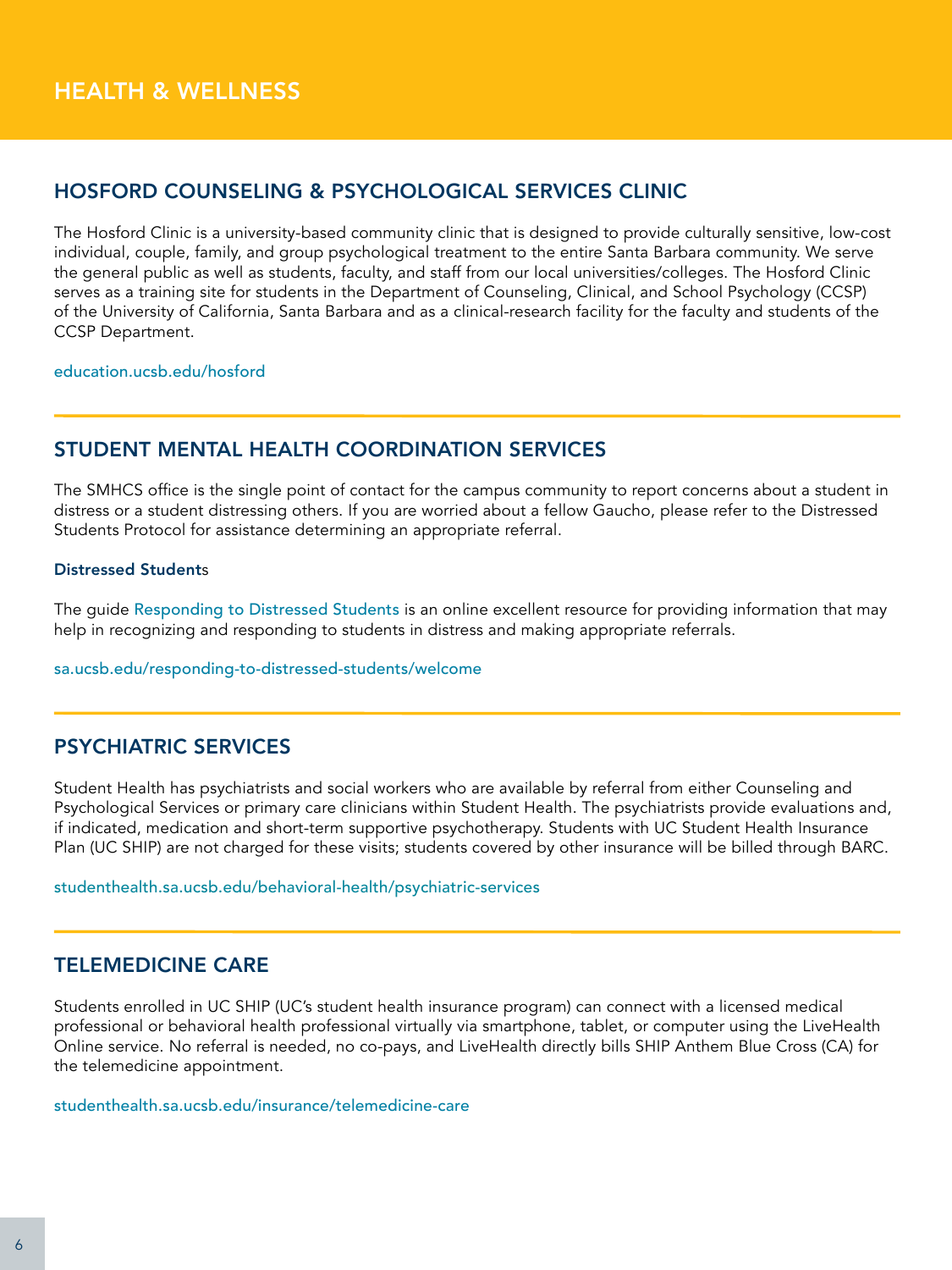## HEALTH & WELLNESS

#### SOCIAL WORK SERVICES

Student Health provides social services specializing in complex needs counseling, community referrals, academic adjustments around leaves of absence, ADHD screening, insurance consultation, and medical advocacy.

[studenthealth.sa.ucsb.edu/behavioral-health/social-work-services](https://studenthealth.sa.ucsb.edu/behavioral-health/social-work-services)

#### ALCOHOL AND DRUG PROGRAM

The UCSB Alcohol & Drug Program (ADP), a part of UCSB Student Health, strives to create a safe, healthy, and learning-conducive environment through the promotion of healthy choices concerning the use of alcohol, tobacco, and other drugs. The program emphasizes the elimination of harmful use, high-risk behavior, and related violence, and offers free, confidential counseling to all UCSB students.

Individual appointments can be made by calling (805) 893-5013, at the Student Health lobby appointment desk, or online through the [Gateway link](https://studenthealthoc.sa.ucsb.edu/login_dualauthentication.aspx) on the home page.

[studenthealth.sa.ucsb.edu/behavioral-health/alcohol-and-drug-program](https://studenthealth.sa.ucsb.edu/behavioral-health/alcohol-and-drug-program)

#### EATING DISORDER SUPPORT

Eating Disorders are complex and require several treatment modalities. UCSB Student Health has support to help students well enough to be in school, including:

- medical monitoring
- psychiatric evaluation
- nutrition support

[studenthealth.sa.ucsb.edu/medical-services/medical-services/eating-disorders](https://studenthealth.sa.ucsb.edu/medical-services/medical-services/eating-disorders)

#### GRADUATE STUDENT WELLNESS

The Graduate Student Wellness Program at UC Santa Barbara is a free program that provides wellness opportunities for all graduate students. Check out the Health & Wellness website for a full list of programming available to all students and quarterly offerings just for grads.

[wellness.ucsb.edu/graduates](http://wellness.ucsb.edu/graduates)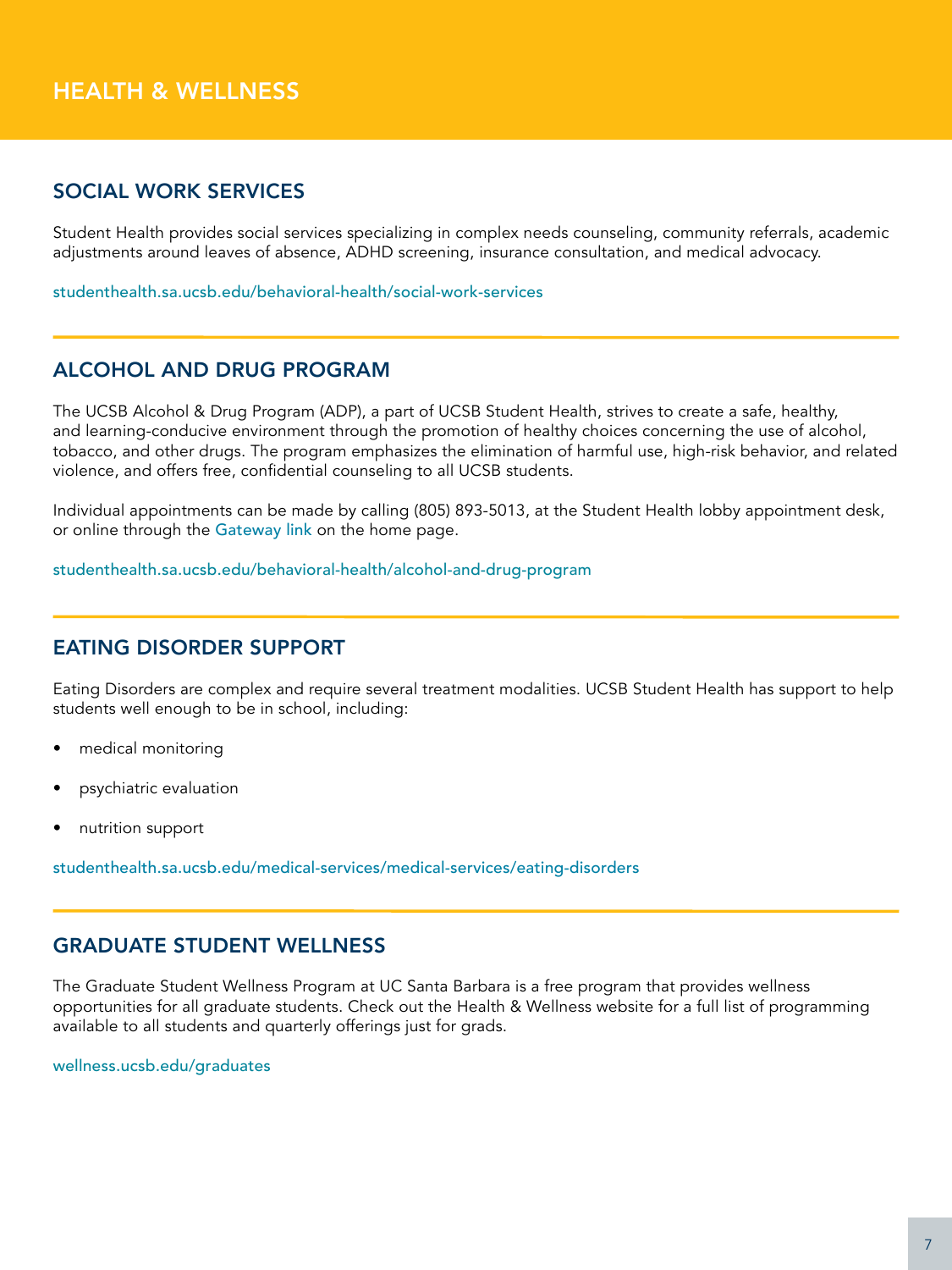#### <span id="page-7-0"></span>GRADUATE STUDENT ASSOCIATION (GSA)

University Center Room 6052

The GSA is the elected representative government for UCSB graduate students and offers activities, grants, and opportunities to get involved on campus.

[gsa.ucsb.edu](https://gsa.ucsb.edu/)

#### THE GRADUATE SCHOLARS PROGRAM

The Graduate Division's Graduate Scholars Program aims to provide a welcoming, collaborative, interdisciplinary research environment that thrives on the wide-ranging perspectives and experiences of a diverse population of [students, a place where students can grow, excel and develop professionally, and one which will prepare them for](https://rcsgd.sa.ucsb.edu/images/default-source/sgd/rcsgd/untitled-artwork.jpg?sfvrsn=55014993_0)  careers of substance and impact. Click the link below to find out more about related resources.

[graddiv.ucsb.edu/GSP](http://graddiv.ucsb.edu/GSP)

#### MULTICULTURAL CENTER (MCC)

University Center Room 1504

Through the medium of high-powered educational programming, the MCC has been an agent for change on campus and in the greater Santa Barbara area. By partnering with academic departments, departments within the division of Student Affairs, and student groups, the Center conceptualizes and presents scholarly programs, performances, art shows, and facilitated discussions that enhance our awareness and inclusivity of all people.

[mcc.sa.ucsb.edu](https://mcc.sa.ucsb.edu/) 



#### [R](http://rcsgd.sa.ucsb.edu/images/default-source/sgd/all-gender-restroom-map---update-9-5-1.png?sfvrsn=90f34a93_0)ESOURCE CENTER FOR GENDER AND SEXUAL DIVERSITY (RCSGD)

Student Resource Building 3rd Floor

The RCSGD works with students, staff and faculty to ensure that LGBTQ identities, experiences and concerns are represented and addressed at UCSB. The center aims to create a vibrant and engaging environment through social and educational programming, volunteer and leadership opportunities, a comfortable and welcoming social and study space and professional and student staff members for support and advocacy. The RCSGD hopes that all LGBTQ students can thrive at UCSB, feeling safe, affirmed and valued on campus.

The RCSGD has worked with students and campus staff to create more safe and accessible restrooms for transgender and gender queer students, staff, faculty, alumni, and UCSB visitors.

[Download the map of all-gender restrooms on our campus.](https://rcsgd.sa.ucsb.edu/images/default-source/sgd/rcsgd/untitled-artwork.jpg?sfvrsn=55014993_0)

[rcsgd.sa.ucsb.edu](https://rcsgd.sa.ucsb.edu/)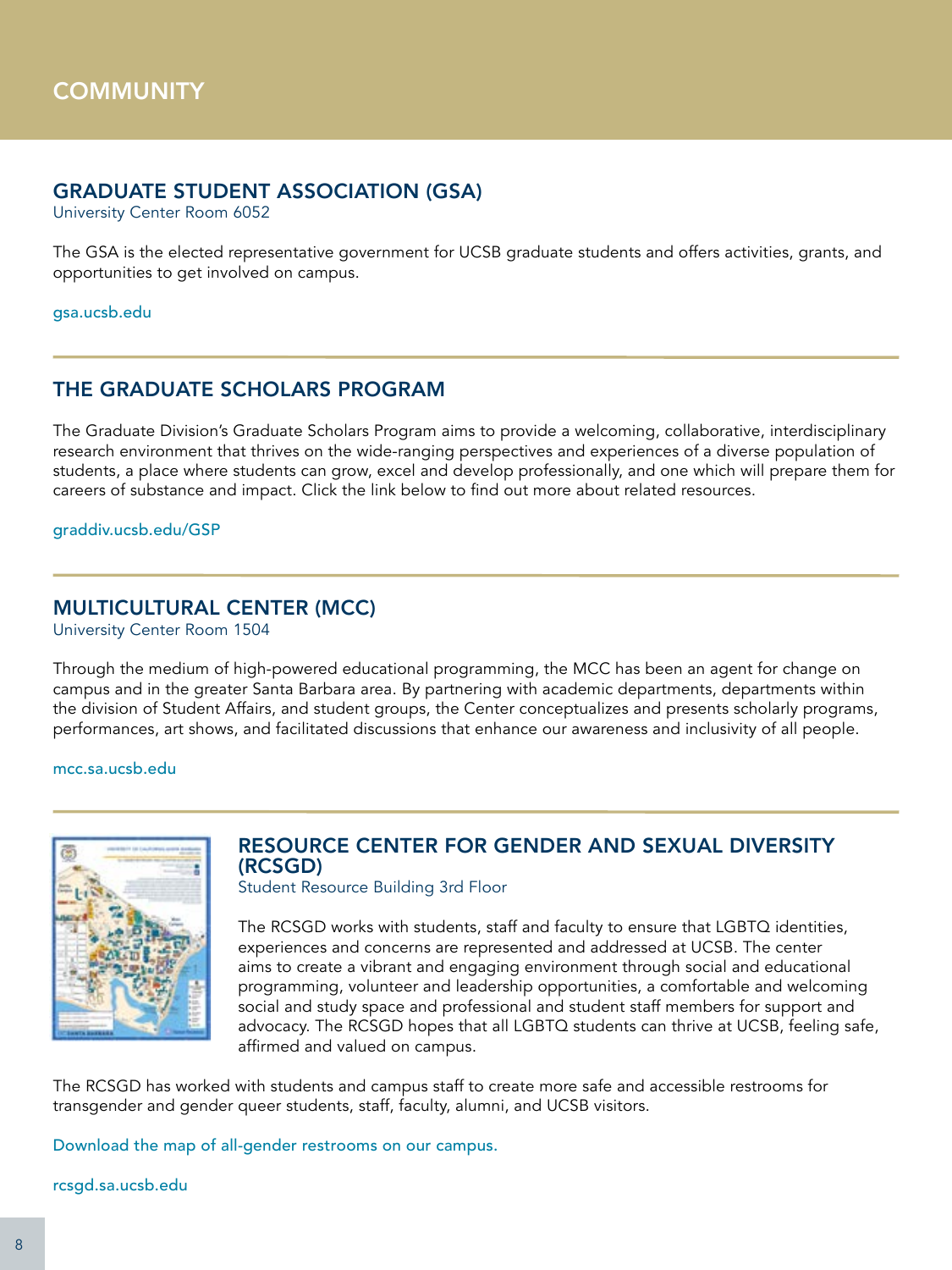## LUNCH & LEARN

Lunch & Learn is a monthly informal seminar series that provides grad students with two important things: free lunch and a chance to socialize with and learn from their peers from across the campus. Each event features 15-minute talks by two graduate students – one from a STEM discipline (Science, Technology, Engineering, and Mathematics) and one from a SHEF discipline (Social Science, Humanities, Education, and Fine Arts).

[gradpost.ucsb.edu/lunch-and-learn](http://www.gradpost.ucsb.edu/lunch-and-learn)

#### OFFICE OF INTERNATIONAL STUDENTS & SCHOLARS (OISS)

Student Resource Building 3rd Floor

OISS serves UCSB's international students and scholars. OISS issues immigration documents for incoming students and hosts CALI Training, an online and in-person orientation program for international students. All incoming international students will need to complete CALI Training. OISS provides ongoing advising and support for international students, and hosts cultural programs throughout the year to help international students [t](http://oiss.sa.ucsb.edu/student/newly-admitted-students)hrive at UCSB.

[Check out their welcome guide for international students.](http://oiss.sa.ucsb.edu/student/newly-admitted-students)

[oiss.sa.ucsb.edu](http://oiss.sa.ucsb.edu/)

#### UNDOCUMENTED STUDENTS SERVICES (USS)

Student Resource Building 2nd Floor

USS practices a solution-focused, intercultural, intersectional, and social justice approach that provides personalized support, programs, services, and resources. USS strives to develop a strong sense of awareness and understanding of the experiences of undocumented students and immigrant communities by providing resources [a]( http://studenthealth.sa.ucsb.edu/behavioral-health-at-shs/psychiatry)nd tools for UCSB campus community to support undocumented students and their communities.

[sa.ucsb.edu/dreamscholars/home](http://www.sa.ucsb.edu/dreamscholars/home)

#### WOMEN'S CENTER

Student Resource Building 1st Floor

The Women's Center is the primary organization on campus dedicated to providing education on women's issues, feminism, healthy masculinities, and gender and social equity. In addition, they serve as a conduit for many other women's and social justice organizations, and a site for mentorship and external educational programs. Their space and programs are available to all individuals of all genders interested in understanding how gender shapes our social world, and how we can work to eliminate all forms of gender-based oppression. Students, faculty, staff, and community members are encouraged to participate in the Women's Center in various ways, for example, by attending an event, studying in the Center library, or gathering with friends for lunch.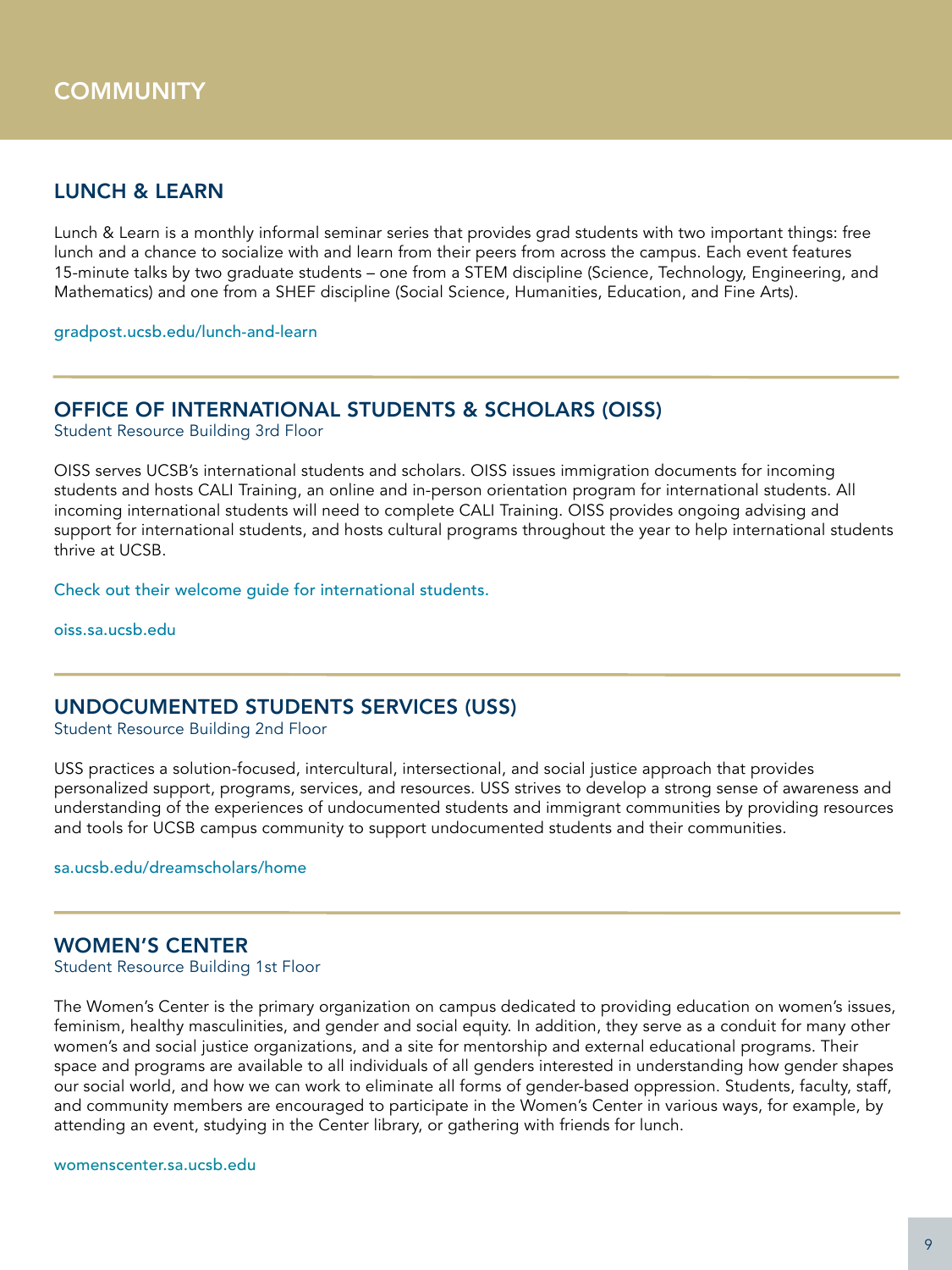## WOMXN IN SCIENCE AND ENGINEERING (WISE)

WiSE is a nonprofit campus organization that promotes equal opportunity for women and girls in science and engineering in order to improve their scientific and career advancement. WiSE encourages the participation of all science/engineering undergraduates, graduates, researchers, faculty, and professionals in the Santa Barbara area.

[www.wise.ucsb.edu](http://www.wise.ucsb.edu)

#### SOCIETY FOR ADVANCEMENT OF CHICANOS AND NATIVE AMERICANS IN SCIENCE (SACNAS)

SACNAS serves as a support group for students in STEM (Science, Technology, Engineering, and Mathematics). The society strives to promote both minority students and diversity in the STEM fields through professional development events, guest speakers, community service events, and high school outreach programs. SACNAS encourages Chicano, Hispanic, and Native American students, along with students of other ethnic backgrounds, to pursue higher education and assists them in obtaining the advanced degrees necessary for scientific research, industry, leadership, and teaching careers at all levels.

[ucsbsacnas.org](http://www.ucsbsacnas.org)

#### QUEER AND TRANS GRADUATE STUDENT UNION

The Queer and Trans Graduate Student Union (QT GSU) at the University of California, Santa Barbara provides a safe space for LGBTQIA+ identified UCSB students to socialize, organize, and seek support. The QT GSU advocates for the rights and well-being of LGBTQIA+ identified students on campus and works to foster ties with the greater Santa Barbara community.

[qtgsuucsb.wordpress.com](https://qtgsuucsb.wordpress.com/)

#### BLACK GRADUATE STUDENT ASSOCIATION (BGSA)

The Black Graduate Student Association (BGSA) provides academic support and social resources to meet the needs of Black graduate students. BGSA is committed to mentorship, research, and service while also striving to create an inclusive environment where all students at UCSB can thrive. BGSA has partnered with organizations including the MCC, RCSGD, and GSA and welcomes collaboration with other like-minded individuals and organizations.

[bgsaucsb.wordpress.com](http://bgsaucsb.wordpress.com/)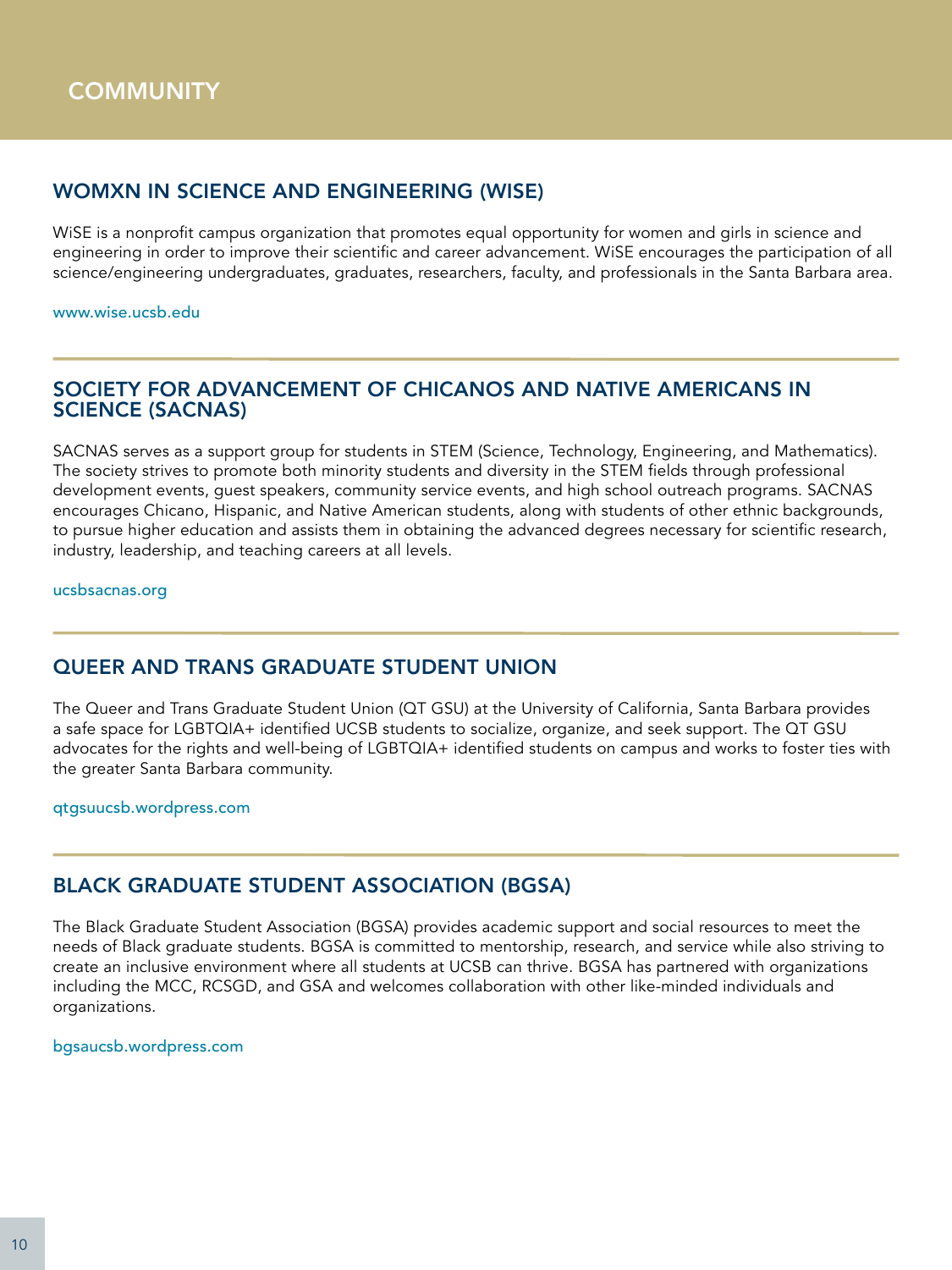## AMERICAN INDIAN GRADUATE STUDENT ALLIANCE

Members of the American Indian Graduate Student Alliance work to connect self-identified American Indian and Indigenous graduate students within and beyond the UCSB community, provide professional development opportunities, and develop interdisciplinary and relational approaches to American Indian and Indigenous (AII) studies.

[www.sa.ucsb.edu/communities/american-indian](http://www.sa.ucsb.edu/communities/american-indian)

## THE ASIAN PACIFIC ISLANDER GRADUATE STUDENT ALLIANCE (APIGSA)

The UCSB APIGSA is an organization that strives to create and maintain spaces of support for graduate students of Asian panethnicity, while advocating for a more critically accurate representation of Asian American students. We welcome opportunities to critically engage notions of community in our development as students, individuals, and community members.

[apigsa-ucsb.wixsite.com/apigsa](https://apigsa-ucsb.wixsite.com/apigsa)

## THE GRADPOST

The GradPost is a go-to website for news, funding, professional development, events, advice, and more related to graduate student life at UCSB.

[gradpost.ucsb.edu](http://www.gradpost.ucsb.edu/)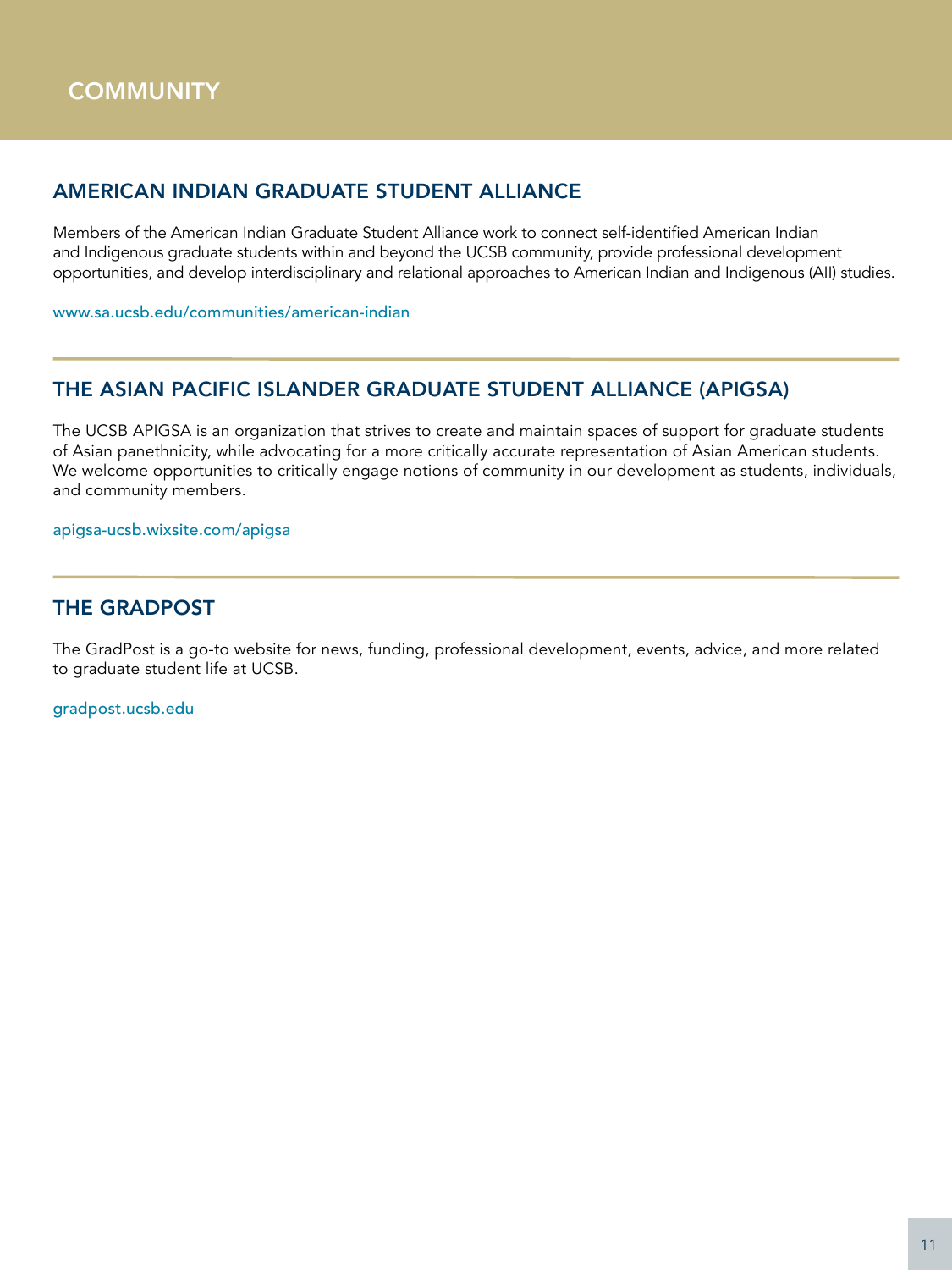#### <span id="page-11-0"></span>MONEY MATTERS STUDENT FINANCIAL GUIDE

This guide is not a comprehensive list of all existing resources, but intends to provide you with helpful information. Please be sure to read the [Money Management Basics](http://www.sa.ucsb.edu/resources/student-financial-guide/money-management-basics) and [Financial Aid 101](http://www.sa.ucsb.edu/resources/student-financial-guide/financial-aid-101) sections of this guide, which include tips on how to develop good financial habits and make the best of available aid, as well as problem-solving steps to take when you're experiencing financial hardship. In particular, the [If You're Struggling](http://www.sa.ucsb.edu/resources/student-financial-guide/if-you)  [Financially](http://www.sa.ucsb.edu/resources/student-financial-guide/if-you) section will help you come up with a step-by-step strategy on how to use the resources below.

[sa.ucsb.edu/resources/student-financial-guide](http://www.sa.ucsb.edu/resources/student-financial-guide)

#### GRADUATE DIVISION FINANCIAL SUPPORT

The Financial Support unit administers fellowship programs and certifies student eligibility for fellowship funding and graduate student academic appointments. The Fellowship staff is responsible for administering University fellowships; department block grants; government and federally funded fellowships; and private, foundation, and corporate awards. [Access guidelines on how to access tax information](https://www.graddiv.ucsb.edu/financial/tax-information) here.

[graddiv.ucsb.edu/financial](https://www.graddiv.ucsb.edu/financial)

#### GRADUATE STUDENT RESOURCE CENTER (GSRC)

The GSRC offers a number of resources on finding funding for your research as well as personal finance matters such as loans, credit, insurance, and taxes. Take advantage of their ongoing workshops, one-on-one advising, and extensive online resources.

[gradpost.ucsb.edu/funding-resources](http://gradpost.ucsb.edu/funding-resources)

#### GSA EMERGENCY RELIEF GRANT

The GSA Emergency Relief Grant was approved by the UCSB graduate student body in 2011 and is designed to help graduate students who are experiencing sudden financial distress due to unforeseen circumstances. The amount of an award ranges between \$100 and \$1000 depending upon individual circumstances.

[gsa.ucsb.edu/emergency-relief-grant](https://gsa.ucsb.edu/emergency-relief-grant)

#### ALUMNI ASSOCIATION LOANS

The Alumni Association provides \$250 in emergency loan monies, with varying repayment terms to Graduate students only (undocumented AB540 students are eligible) who are experiencing a financial emergency. The student must submit an application form with valid photo ID. Visit the UCSB Alumni Association office in the Mosher Alumni House, located off of Mesa Road and near Campbell Hall. Applications not submitted in person will not be considered.

To verify availability of funding or to schedule an appointment, call (805) 893-3767.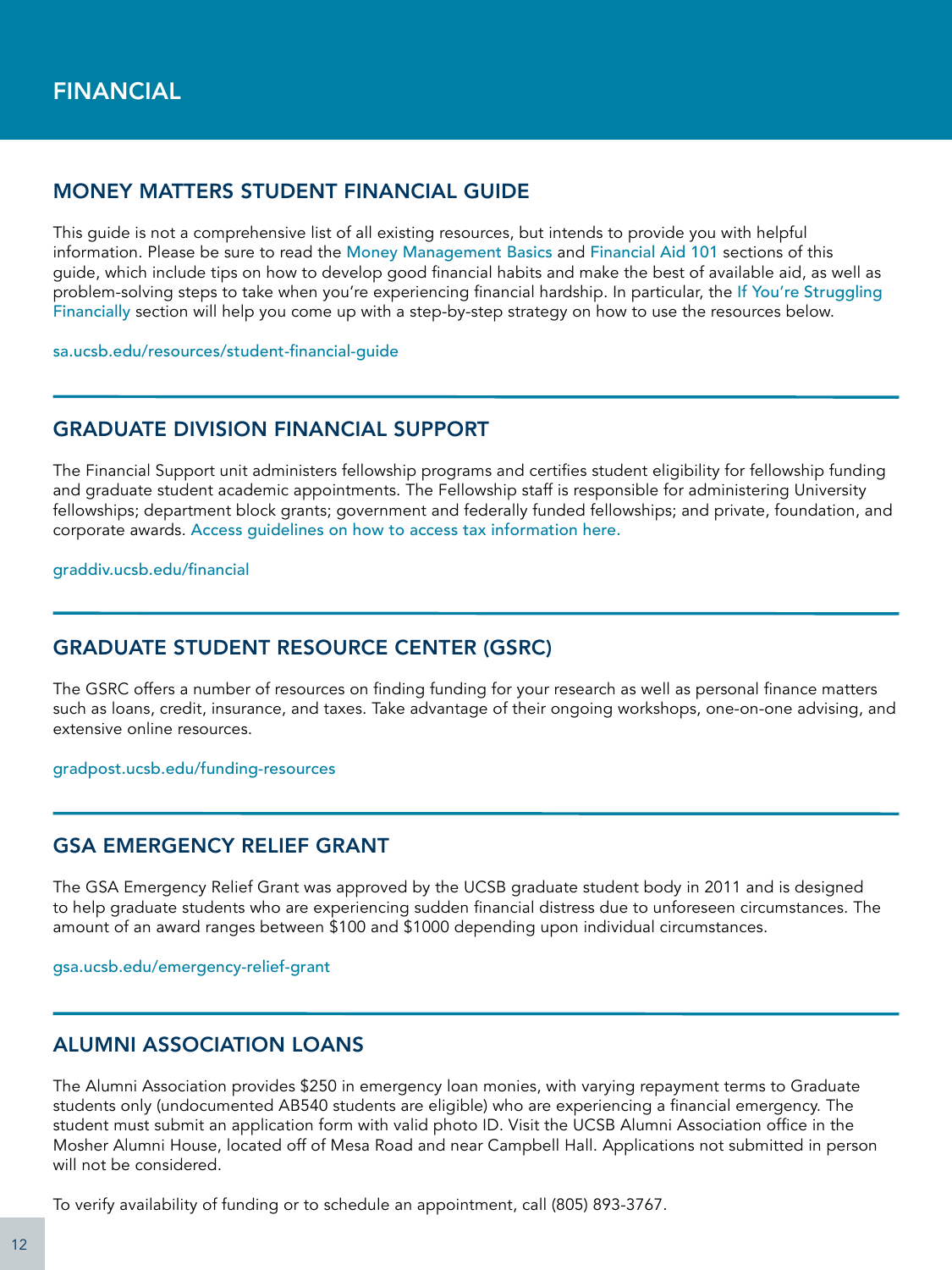## FINANCIAL CRISIS RESPONSE TEAM

The UCSB Financial Crisis Response Team exists to assist students who are facing a financial crisis or urgent financial need. This effort aims to assist undergraduate and graduate students who are facing significant financial difficulties that jeopardize their path to graduation. The team works closely to evaluate, respond, and support students in crisis in a streamlined and timely manner. If you are experiencing a crisis, email the Financial Crisis Response Team the details and they will work with you to develop a plan of action. Depending on the situation, you will either be asked to answer a few questions about the situation in an on-line form or be asked to meet in person with an advisor in the Office of Financial Aid and Scholarships, or both. An advisor will help guide you through the process. This effort was put in place to help undergraduate students as well as graduate students. Additionally, an emergency loan program has been established to assist international students in need.

[food.ucsb.edu/about/committees/financial-crisis-response-team](http://food.ucsb.edu/about/committees/financial-crisis-response-team)

## STUDENT MEDICAL EMERGENCY RELIEF FUND

SMERF was designed to assist UCSB students experiencing medical emergencies and students who have graduated will be eligible up to one quarter after their graduation date if they incurred a medical emergency during a quarter in which they were enrolled. Moreover, a student is eligible if they are unable to pay existing, anticipated or outstanding medical expenses.

Any inquiries can be directed to the SMERF Account Manager by [email](mailto:SMERF%40essr.ucsb.edu?subject=) or at (805) 893-3253.

[sa.ucsb.edu/smerf/welcome](https://www.sa.ucsb.edu/smerf/welcome)

#### CAMPUS, ADVOCACY, RESOURCES, AND EDUCATION EMERGENCY FUND

CARE Program assists survivors of interpersonal violence by providing advocacy and accompaniment services. Professional advocates with CARE specialize in helping individuals heal after an experience with sexual assault, dating/domestic violence, stalking, or sexual harassment by connecting them to other campus and community resources and helping them navigate different medical, legal, and campus processes. To apply, contact CARE at (805) 893-4613 to schedule an appointment. If you have general questions about this fund, you can call the Women's Center office manager at (805) 893-3779.

[care.ucsb.edu/home](http://care.ucsb.edu/home)

#### WOMEN'S CENTER BRIDGE OVER TROUBLED WATERS FUND

The Women's Center provides small emergency grants to women who are single student parents. Grant amounts vary and are determined on a case-by-case basis.

To apply, first contact WGSE Director Betsy Kaminsk[i by](mailto:kaminski%40ucsb.edu?subject=) [email](mailto:kaminski%40ucsb.edu?subject=) or at (805) 893-3858 to schedule an appointment. Students can receive this grant a maximum of one time per year. The turnaround time is approximately 1-2 weeks.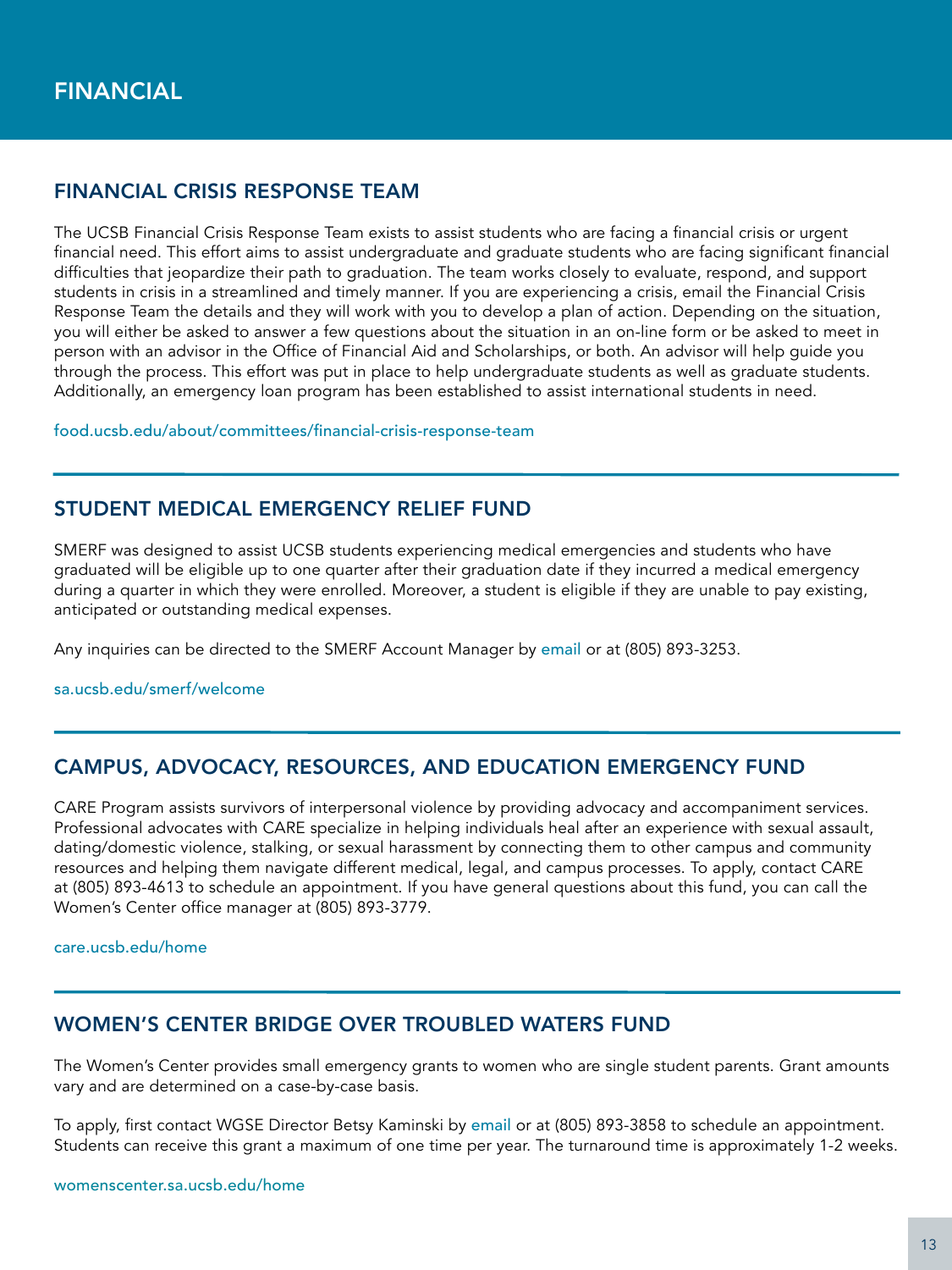## GUARDIAN SCHOLARS FUNDS

Emergency grants of varying amounts are available for Guardian Scholars (former Foster Youth) experiencing serious financial difficulties. Requests are reviewed by a committee in consultation with Financial Aid. To apply, [c]( http://studenthealth.sa.ucsb.edu/behavioral-health-at-shs/psychiatry)ontact [Lisa Przekop](mailto:lisa.przekop%40sa.ucsb.edu?subject=) in the Office of Admissions.

[sa.ucsb.edu/guardianscholars/home](http://www.sa.ucsb.edu/guardianscholars/home)

#### ORION MEDICAL FUND

The Orion Fund provides grants up to \$5,000 toward uncovered medical costs, medical technology, educational costs, and living expenses to college students in California who are living with serious, non congenital illness and injury so they may continue working toward their educational goals. Grants are applied to cover the costs of medical crises that occurred within the previous year.

To apply, an application form, personal statement, letters from medical/other advisors, unofficial transcript, copies of medical or other bills are required.

[theorionfund.org/grants.php](http://theorionfund.org/grants.php) 

#### DANNY RILEY MEDICAL FUND

The Danny Riley Fund was created to assist students who are suffering from cancer and other serious, chronic illnesses, and to help them remain actively engaged in their educational careers and achieve their full potential. Grants of varying amounts are used to support these students and their families, thereby easing their financial burdens while attending to their medical needs.

To apply, contact the Disabled Students Program director at (805) 893-2182 or (805) 893-2668.

[sa.ucsb.edu/resources/student-financial-guide/resources/medical-care](http://www.sa.ucsb.edu/resources/student-financial-guide/resources/medical-care)

#### UNDOCUMENTED STUDENTS SERVICES' DREAM SCHOLAR FUND SCHOLARSHIP

Every year, USS has the opportunity to award a few scholarships for current UCSB students. They will announce them through [https://www.sa.ucsb.edu/financial-aid/financial\\_resources](https://www.sa.ucsb.edu/financial-aid/financial_resources) and through email as they become available throughout the year.

Scholarships will most likely become available winter and spring quarters. Each will have varying amounts and will be based on different criteria to ensure every student is eligible.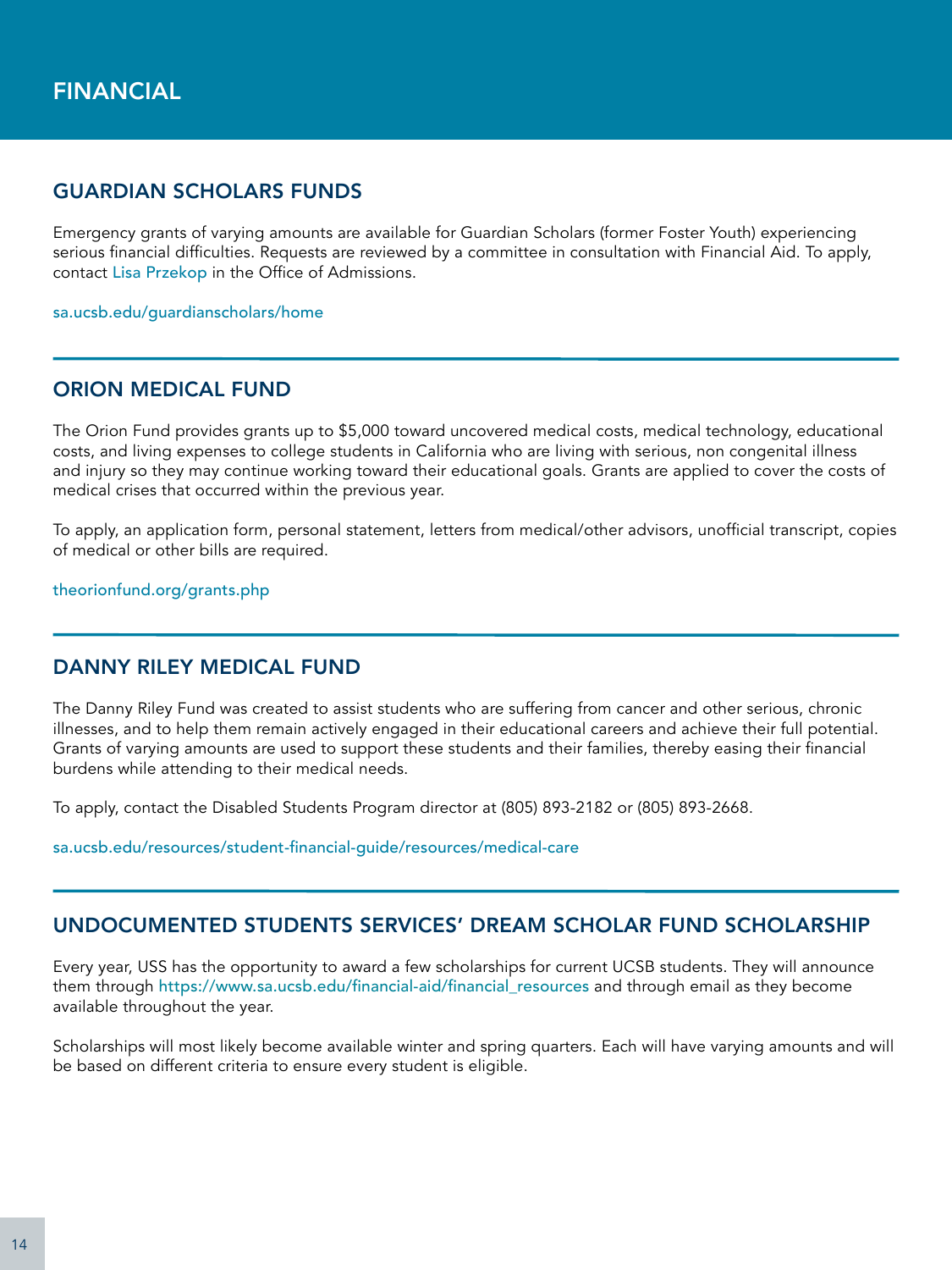## <span id="page-14-0"></span>ASSOCIATED STUDENTS FOOD BANK

The AS Food Bank is an organization that provides fresh, free, and nutritious food as well as toiletries to the Gaucho community. To be eligible, users must be registered UCSB undergraduate or graduate students and fill out a self-declaration of income form each academic year.

[food.ucsb.edu/pantries/associated-students-food-bank](http://food.ucsb.edu/pantries/associated-students-food-bank)

#### MIRAMAR PANTRY

Located in the Sierra Madre Villages, Miramar provides students with free food resources and toiletries. To be eligible, users must be registered UCSB undergraduate or graduate students and fill out a self-declaration of income form each academic year.

[www.dining.ucsb.edu/miramar-food-pantry](http://www.dining.ucsb.edu/miramar-food-pantry)

#### OTHER FOOD RESOURCES

Pop-up food distribution service that supplies students and families with fresh produce and food staples. Occurs once a month at IV Elementary. Participants are encouraged to bring their own reusable bags.

[foodbanksbc.org/programs/feed-the-future/healthy-school-pantry](https://foodbanksbc.org/programs/feed-the-future/healthy-school-pantry/)

#### CALFRESH

A federally funded nutritional assistance program, Calfresh gives students purchasing power when shopping for groceries. Qualifying students can receive up to \$250 in monthly benefits.

[food.ucsb.edu/calfresh](https://food.ucsb.edu/calfresh)

#### FOOD, NUTRITION AND BASIC SKILLS

Free workshops that give students the opportunity to taste delicious and easy meals, practice their hands-on cooking skills, and learn how to stretch their dollar while grocery shopping.

[wellness.ucsb.edu/health-topics/food-nutrition-basic-skills](http://wellness.ucsb.edu/health-topics/food-nutrition-basic-skills)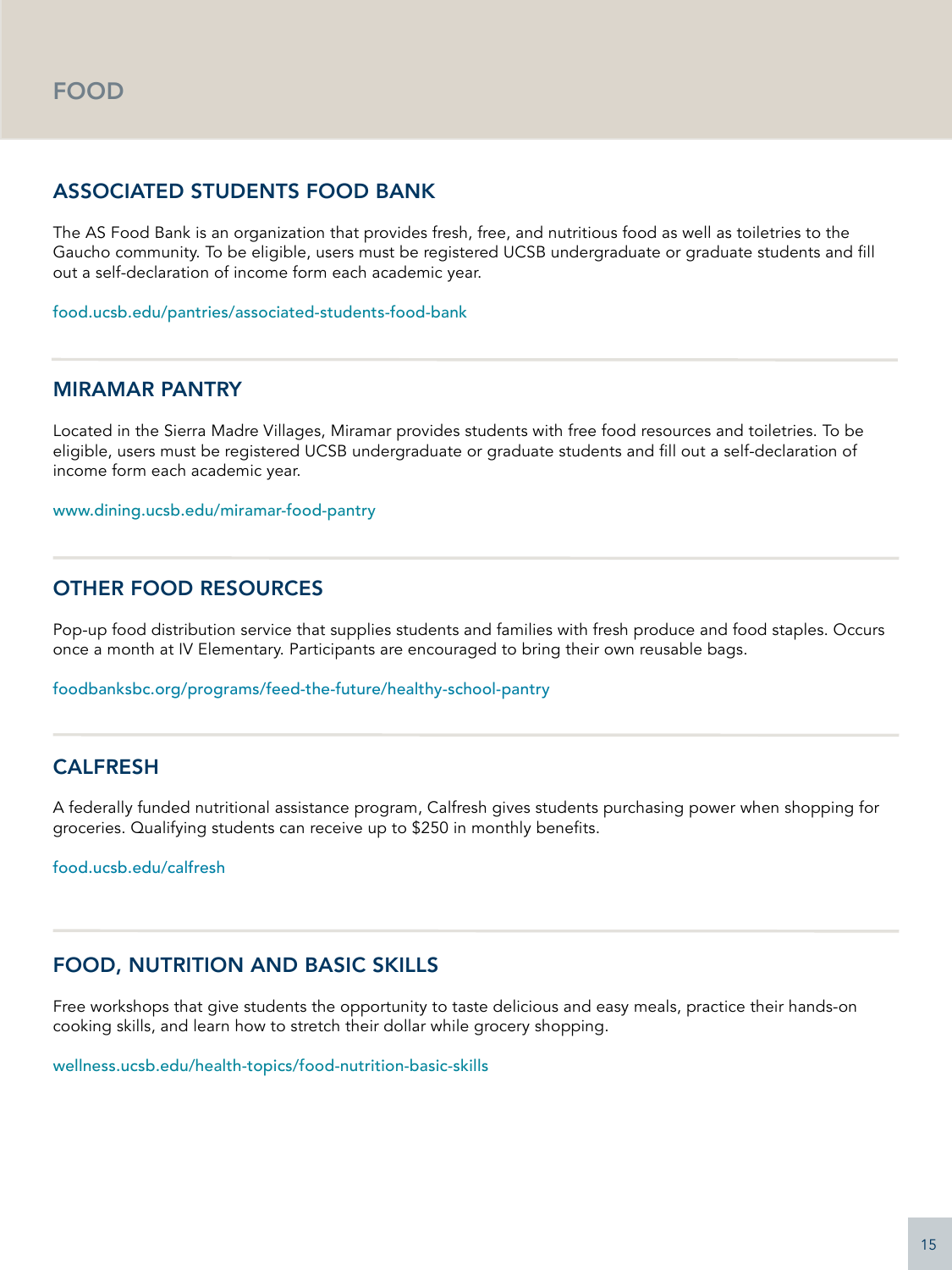## FOOD NOT BOMBS

Both a social movement and community potluck, this all-volunteer organization prepares free vegan and vegetarian dinners for the IV community every Sunday.

[facebook.com/fnbiv](https://www.facebook.com/fnbiv)

## OLIO

OLIO connects neighbors with each other and with local businesses so surplus food can be shared, not thrown away. This could be food nearing its sell-by date in local stores, spare home-grown vegetables, bread from your baker, or the groceries in your fridge when you go away. For your convenience, OLIO can also be used for nonfood household items too. OLIO is super easy! To make an item available, simply open the app, add a photo, description, and when and where the item is available for pick-up.

#### [olioex.com](https://olioex.com/)

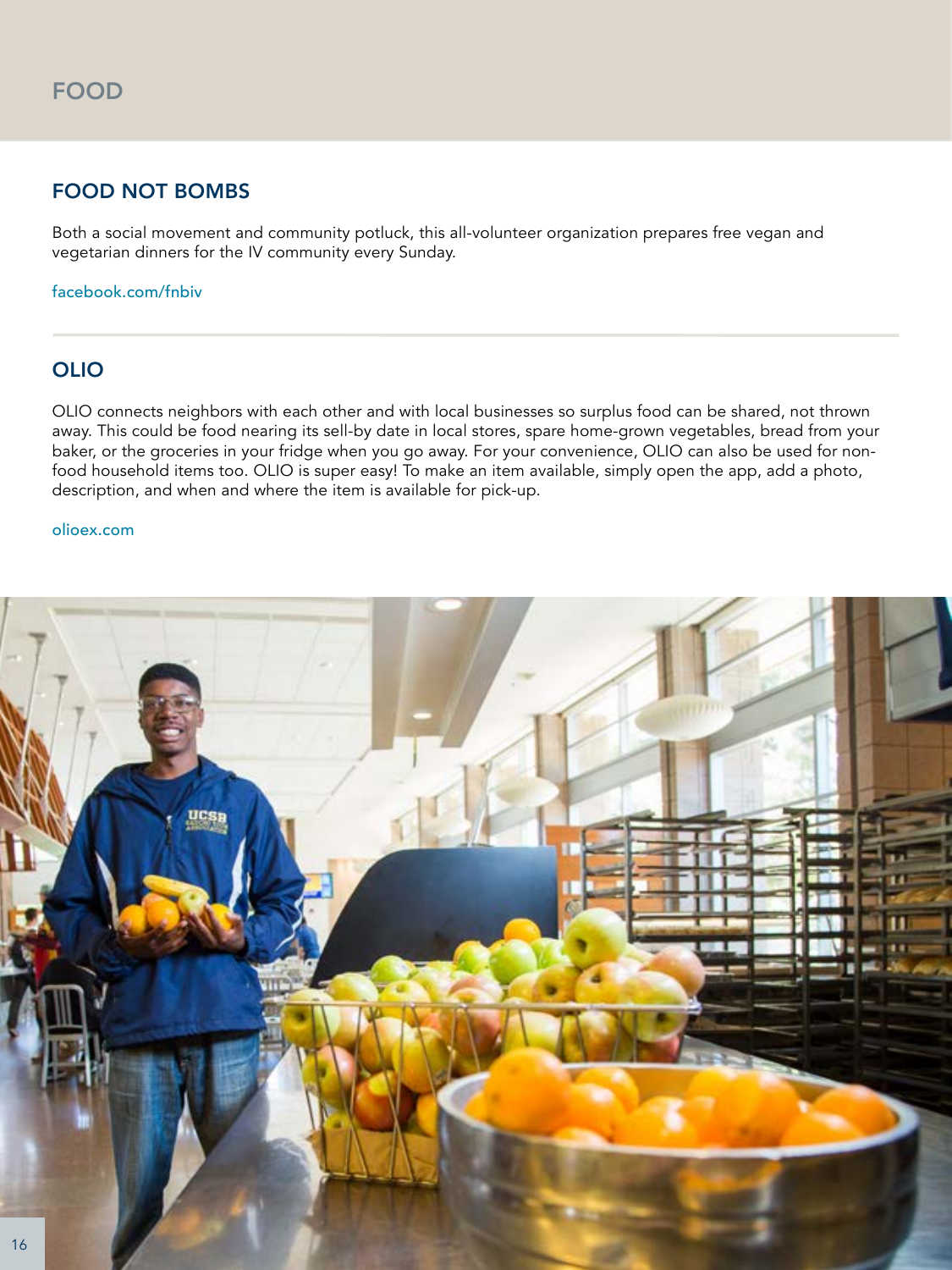## <span id="page-16-0"></span>CAMPUS HOUSING

UCSB Housing and Residential Services offers a wealth of housing selections to match graduate students' individual or family needs.

[housing.ucsb.edu](https://www.housing.ucsb.edu/)

#### University Graduate Student Housing: San Clemente Villages

San Clemente Villages apartments are conveniently located between the main campus, Isla Vista, and shopping centers, and are accessible by bus, bike, or on foot.

[www.housing.ucsb.edu/housing-options/options-filter/san-clemente-villages](http://www.housing.ucsb.edu/housing-options/options-filter/san-clemente-villages)

#### Family Student Housing

Family Student Housing provides a limited number of one and two-bedroom, single-family units for full-time UCSB students. The apartments are located in two separate complexes approximately 1 mile from the main campus. Non-traditional and extended families are welcome. Families with children are given priority. Applicants and students are advised to sign the waiting list as early as possible.

[housing.ucsb.edu/housing-options/options-filter/storke-family](http://housing.ucsb.edu/housing-options/options-filter/storke-family)

[housing.ucsb.edu/housing-options/options-filter/west-campus-family](http://housing.ucsb.edu/housing-options/options-filter/west-campus-family)

#### OFF-CAMPUS HOUSING

With the exception of Isla Vista, most off-campus housing options do not need to be secured months in advance. Landlords usually post open listings when they are available and will want tenants who can move in right away. Plan to start looking for housing about a month before you plan to move in.

#### 2021 Typical Rental Costs

- Studio: \$1495/month (Goleta), \$1695/month (Santa Barbara), size and amenities can vary widely
- 1-bedroom apartment: \$1765/month (Isla Vista), \$2250/month (Goleta), \$2000/month (Santa Barbara)
- 2-bedroom apartment: \$2900 (Isla Vista), \$2783/month (Goleta), \$2688/month (Santa Barbara)
- 3-bedroom apartment: \$6600/month (Isla Vista), \$3620/month (Goleta), \$3800/month (Santa Barbara)
- 4+-bedroom apartment: \$8250/month (Isla Vista), \$4500/month (Goleta), \$4150/month (Santa Barbara)

#### UCSB GRADUATE STUDENT ROOMMATE SEARCH

Join the Facebook group [if you are looking for fellow graduate student roommates](https://www.facebook.com/groups/346433092085178/about/).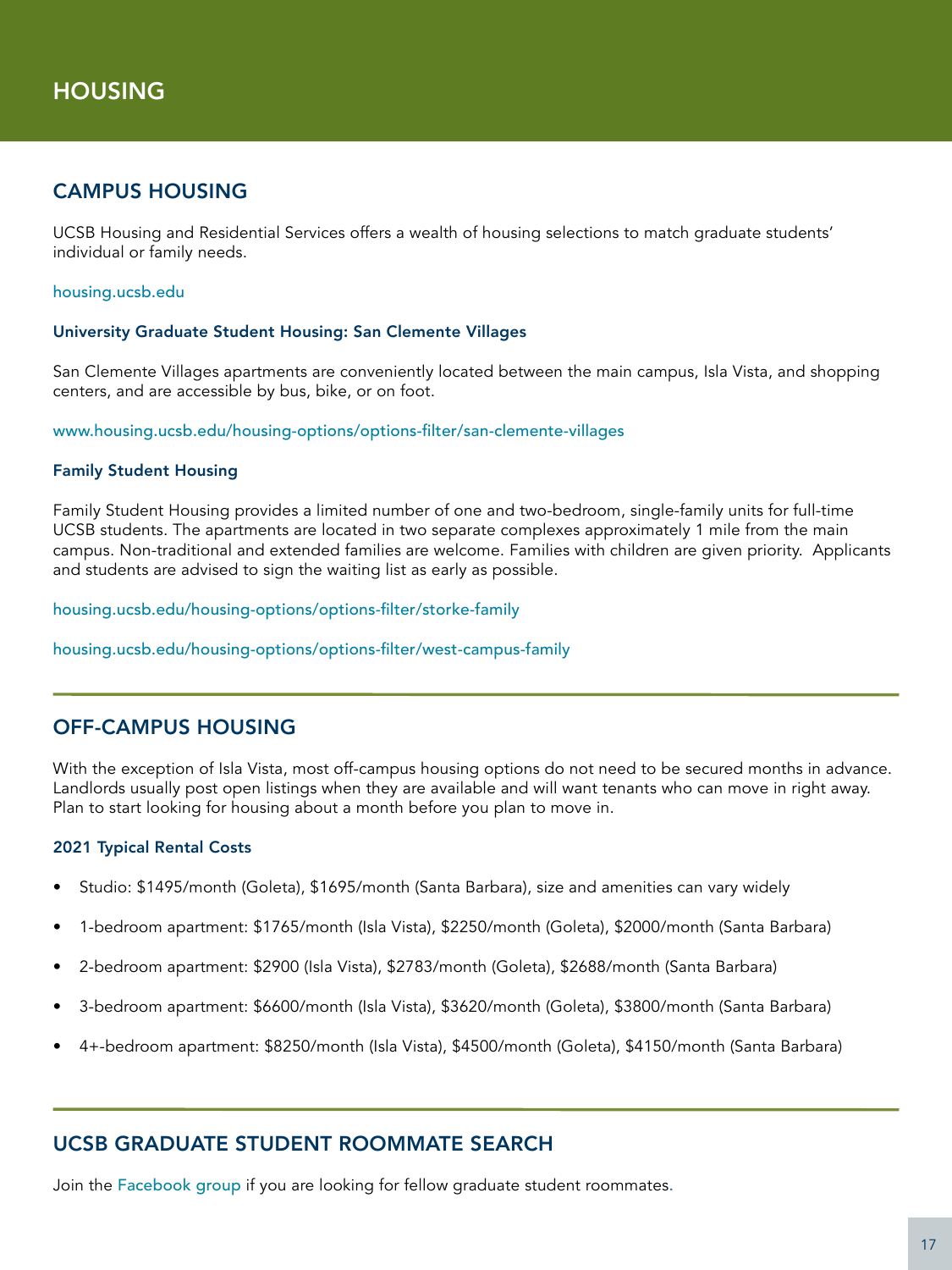#### RENTAL LISTINGS

- **[Craigslist](https://santabarbara.craigslist.org/)**
- [PadMapper](https://www.padmapper.com/) puts Craigslist apartment listings on a map, making it easy to compare different rentals in a neighborhood. You can also sign up for a free account that lets you save listings with notes.
- [UCSB Community Housing Office Rental Listing](https://rentallistings.housing.ucsb.edu/)s requires [UCSB NetID \(activate your netID\)](https://im.ucsb.edu/idm/manage)

#### COMMUNITY HOUSING OFFICE

The CHO empowers renters with accurate and constructive knowledge of their rights and responsibilities. Services include housing placement, dispute resolution, and educational workshops.

[housing.ucsb.edu/current-residents/community-rental-listings/overview](http://housing.ucsb.edu/current-residents/community-rental-listings/overview)

#### SANTA BARBARA STUDENT HOUSING COOPERATIVE

The Santa Barbara Student Housing Cooperative (SBSHC) provides low-rent cooperative housing for students, staff, and faculty of UC Santa Barbara, Santa Barbara City College, and other post-secondary educational institutions in Santa Barbara County.

SBSHC welcomes members regardless of gender, race, social, political or religious affiliation, thereby working to eliminate prejudice and discrimination in our communities. We strive to engage in continuous educational programs that further the principles of cooperative through mutual, self-help living at a minimal cost.

[sbcoop.org](http://www.sbcoop.org/)

#### AS LEGAL RESOURCE CENTER

Provides free legal consultations, education, and referrals to registered UCSB students. An attorney can offer support on a variety of topics, including credi[t]( http://studenthealth.sa.ucsb.edu/behavioral-health-at-shs/psychiatry) and debt problems, landlord tenant disputes, and employment problems. Housed at the Pardall Center in IV.

[legal.as.ucsb.edu](https://legal.as.ucsb.edu/)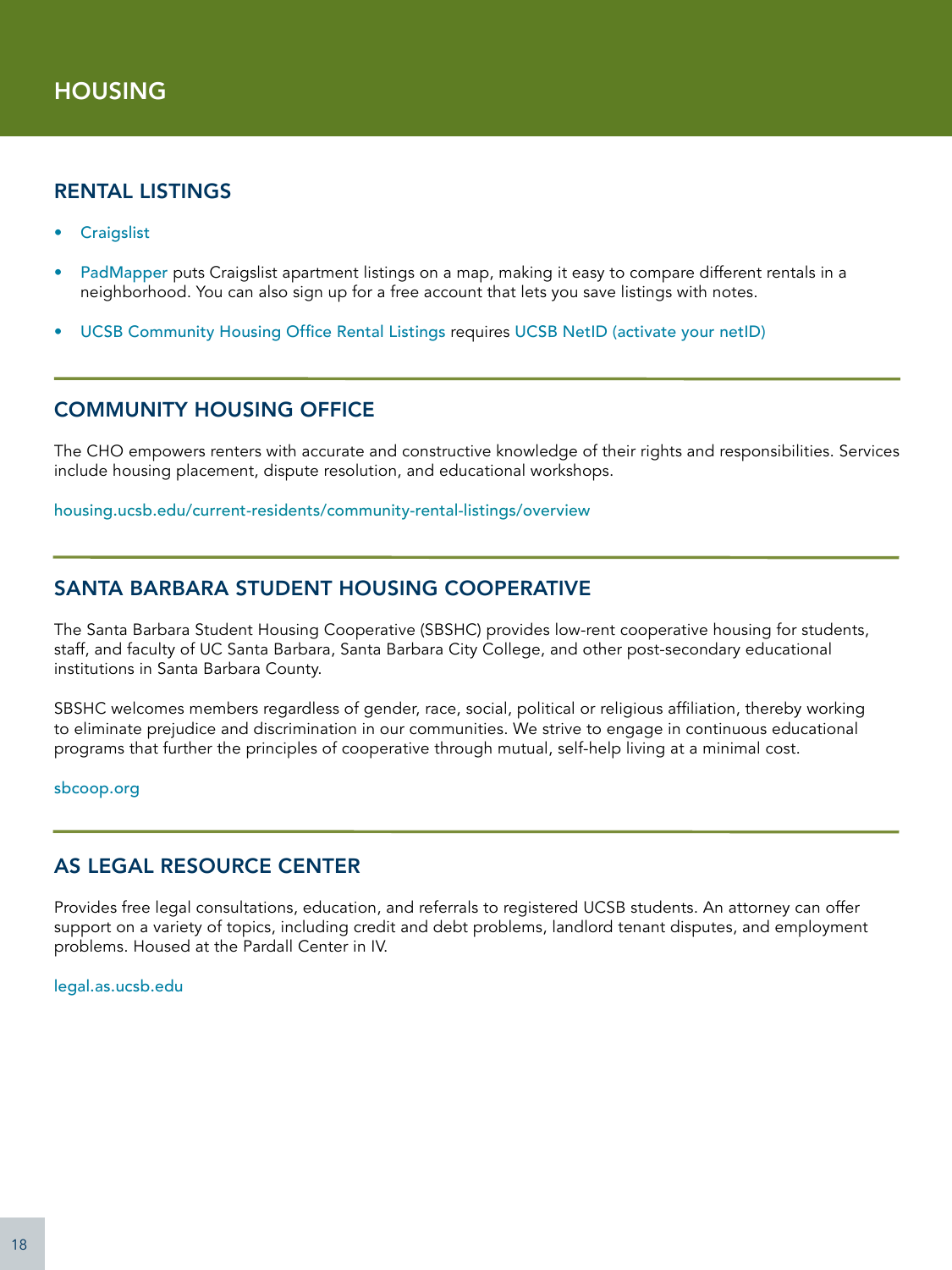## <span id="page-18-0"></span>CAREER SERVICES

Career Services is a key resource and trusted ally to UCSB graduate students. We assist graduate students in three main areas: honing career focus and goals, acting strategically, and developing relationships and networking. We also understand the unique challenges that graduate students often face in regards to utilizing career services, including limited time, inconvenience, and potential conflicts of interest with advisor/department, and we support these needs through a partnership with Career Services and the Graduate Division.

[career.ucsb.edu/grad-students](https://career.ucsb.edu/grad-students)

## GRADUATE STUDENT RESOURCE CENTER (GSRC)

The GSRC is the primary resource for graduate students at UCSB for career and professional development support. The GSRC offers a variety of workshops and events, individual advising, and referrals to other campus resources that serve graduate students. The GSRC also publishes the GradPost, which is a go-to website for news, funding, professional development, events, advice, and more related to graduate student life at UCSB.

[gradpost.ucsb.edu](http://www.gradpost.ucsb.edu/)

#### BEYOND ACADEMIA

Beyond Academia is an annual conference aimed at preparing graduate students and postdoctoral researchers to pursue a wide range of career options after graduate school. Whether you are on the job market or just starting to explore career options, Beyond Academia will help you create an action plan for your future.

[beyondacademia.ucsb.edu](https://beyondacademia.ucsb.edu)

#### INDIVIDUALIZED PROFESSIONAL SKILLS (IPS) PROGRAM

The UCSB Individualized Professional Skills (IPS) Program awards up to \$1000 to eligible UCSB graduate students and postdoctoral scholars to individually tailor their career paths with professional development opportunities.

[www.gradpost.ucsb.edu/ips-program](https://www.gradpost.ucsb.edu/ips-program)

#### CENTER FOR SCIENCE AND ENGINEERING PARTNERSHIPS (CSEP)

CSEP offers an intensive Professional Development Series that focuses on the knowledge and practical experience essential for the success of graduate students and postdoctoral scholars and their future varied careers in science, engineering and mathematics.

[csep.cnsi.ucsb.edu/programs/professional-development-series](http://csep.cnsi.ucsb.edu/programs/professional-development-series)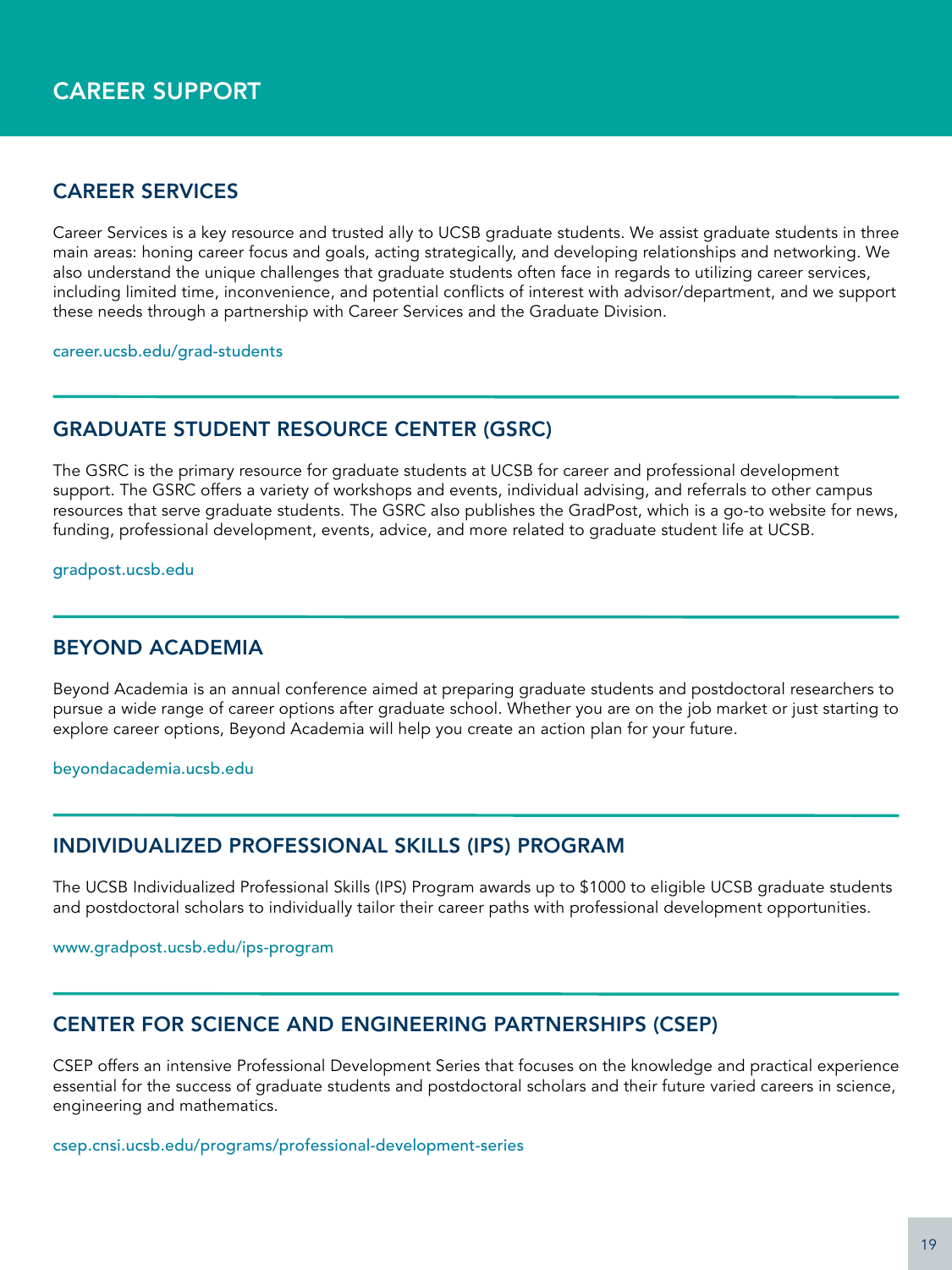## <span id="page-19-0"></span>LIBRARY REOPENING FAQ

Up-to-date information can be found at:

[library.ucsb.edu/news/building-reopening-faqs](http://www.library.ucsb.edu/news/building-reopening-faqs)

#### COURSE RESERVES

Course Reserves is a library service that provides course-related materials made available, either electronically or physically, through the UC Santa Barbara Library. Items that may be on reserve for a class include books, videos, course readers, textbooks, ebooks, articles, book chapters, journal articles, recordings, class handouts, and information.

[library.ucsb.edu/course-reserves](https://www.library.ucsb.edu/course-reserves) 

#### INTERLIBRARY LOAN (ILL)

The Interlibrary Loan service allows UCSB students, faculty, and staff to borrow from other libraries if items are not available at the UCSB Library.

[www.library.ucsb.edu/interlibrary-loan](https://www.library.ucsb.edu/interlibrary-loan) 

## OFF-CAMPUS ACCESS TO ONLINE RESOURCES

The library provides online access to thousands of research sources, including article databases, electronic journals, and ebooks. You also have access to millions of digitized books through the HathiTrust Digital Library.

[Article Indexes and Research Databases](https://www.library.ucsb.edu/research)

[Electronic Journals](https://www.library.ucsb.edu/research/db/112)

[HathiTrust Digital Library Emergency Temporary Access Service](https://www.library.ucsb.edu/research/db/hathitrust)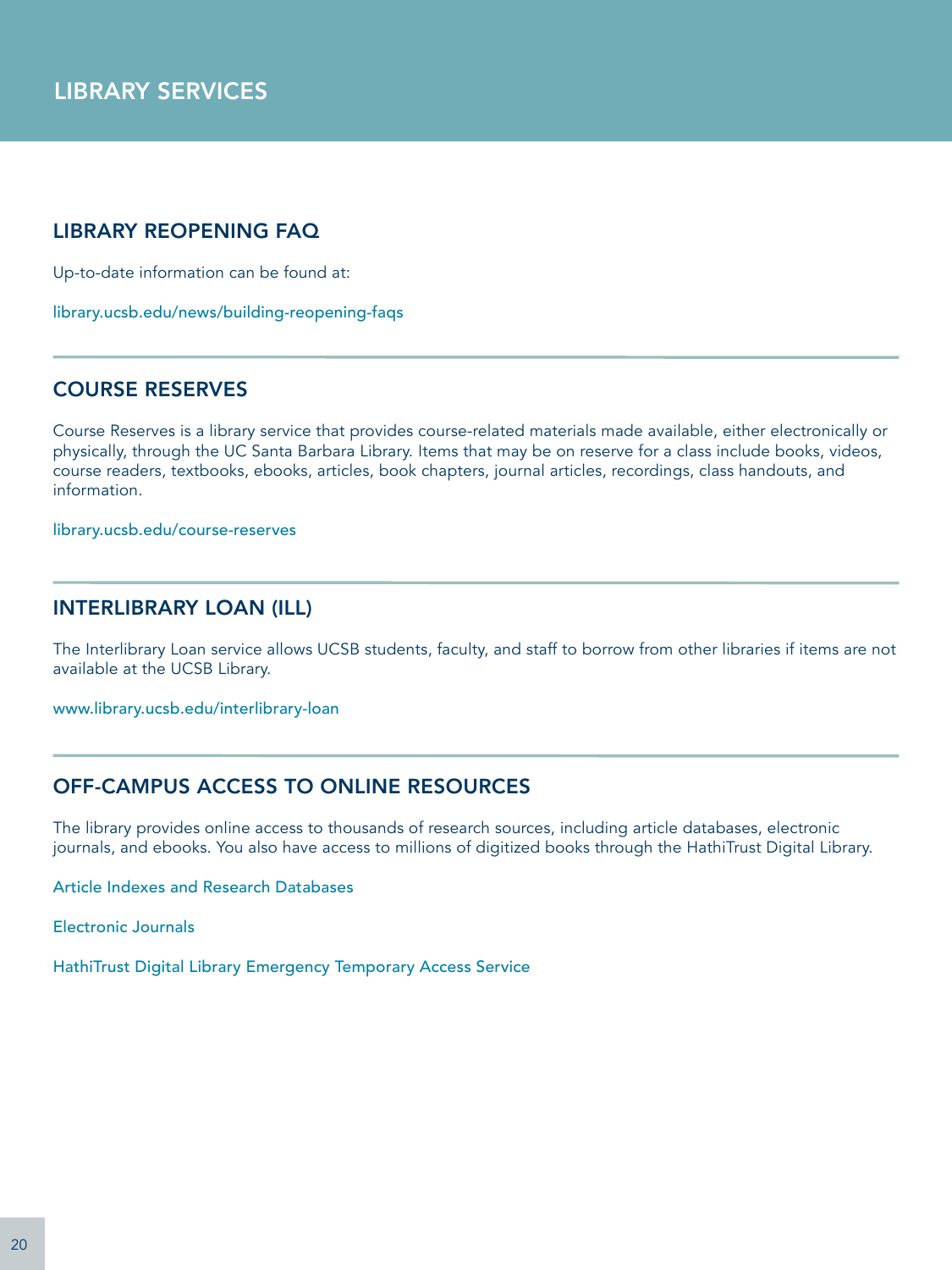## SCHOLARLY COMMUNICATION

Librarians offer consultations and presentations on author rights, open access policies & publishing, data management plans, eScholarship (UC's open access repository and publishing platform), and more. The library also administers an Open Access Publishing Fund for authors who want to make their research free to readers immediately upon publication.

[library.ucsb.edu/scholarly-communication](https://www.library.ucsb.edu/scholarly-communication) 

## SERVICES FOR UCSB LIBRARY USERS WITH DISABILITIES

[T]( https://www.library.ucsb.edu/course-reserves)he UCSB Library has specialized services and equipment for users with disabilities.

[library.ucsb.edu/disability-services](https://www.library.ucsb.edu/disability-services)

## SUBJECT LIBRARIANS

Subject librarians are here to help you with your research and are happy to meet with you by appointment on Zoom. We also encourage you to contact your subject librarian with recommendations for materials for the Library's collections.

#### [library.ucsb.edu/subject-librarians](https://www.library.ucsb.edu/subject-librarians)

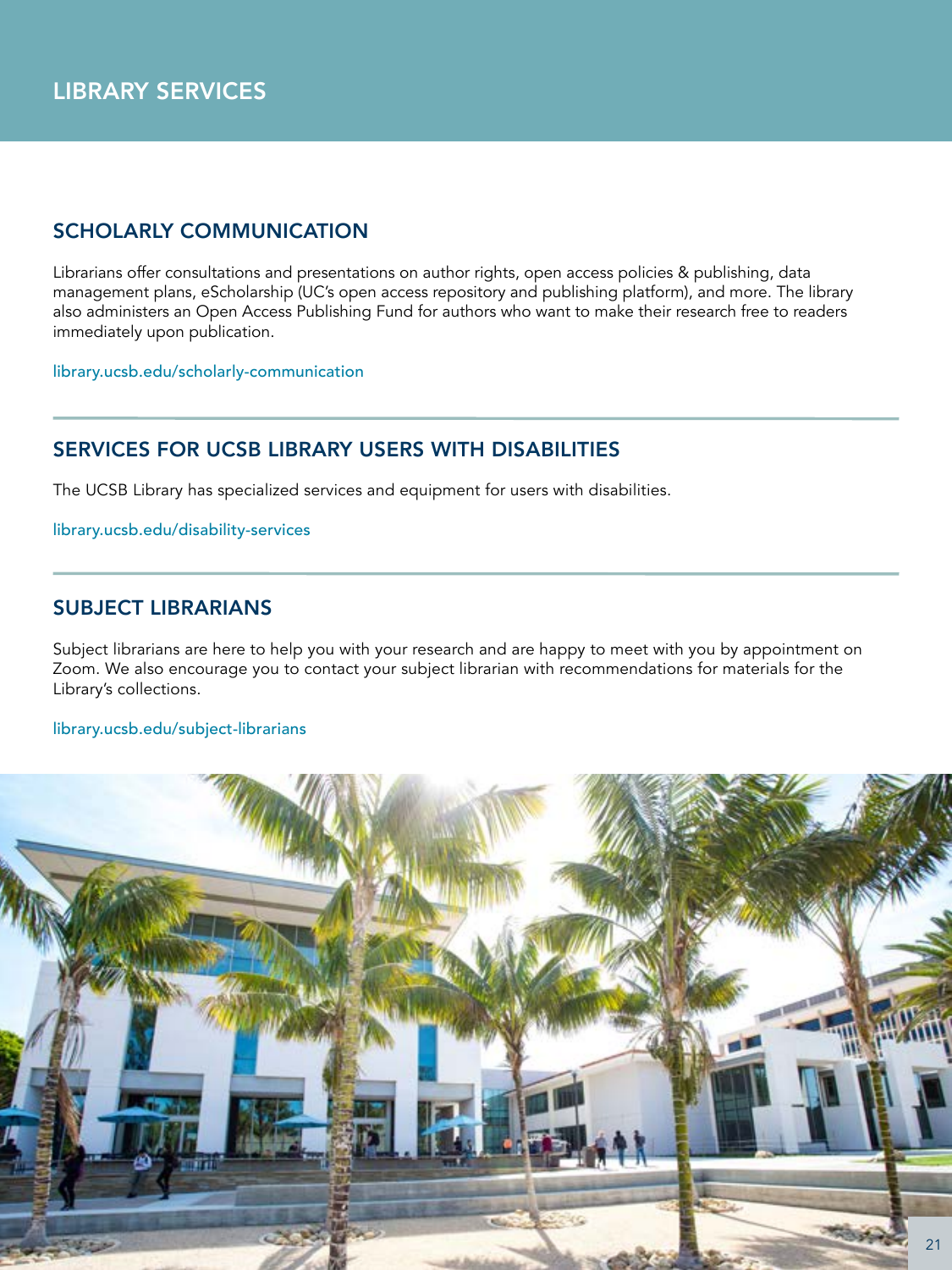## <span id="page-21-0"></span>PARKING AND TRANSPORTATION

#### UCSB PARKING AND TRANSPORTATION SERVICES

If you plan to drive to campus [learn more about parking permits](https://www.tps.ucsb.edu/parking-permits/student/university-owned-apartments-epermits). Check out the Graduate Night & Weekend [Pass](https://www.tps.ucsb.edu/parking-permits/student/graduate-night-weekend-epermit). This free pass allows parking on campus for graduate students Monday through Friday from 5 p.m. until 7:30 a.m. the next morning, and all day Saturday and Sunday.

#### COMMUTING ALTERNATIVES

The [Transportation Alternatives Program \(TAP\)](http://tps.ucsb.edu/commuter-options) serves those who commute to UCSB by foot, skateboard, bicycle, bus, carpool, vanpool or train. TAP provides up to 6 days of complimentary parking per quarter, along with many other benefits.

- [Vanpool Program](https://www.tps.ucsb.edu/commuter-options/ucsb-vanpool-program)
- **[Train Commuting](https://www.tps.ucsb.edu/commuter-options/commute-rail)**
- [Clean Air Express](http://www.cleanairexpress.com/)

#### **Biking**

Biking is the main mode of transportation for UCSB students. If you live within two miles of campus, you cannot get a day parking permit (unless you work more than 45% time), so bring a bike with you or look for a used one on [Craigslist](http://santabarbara.craigslist.org/).

[tps.ucsb.edu/commuter-options](http://www.tps.ucsb.edu/commuter-options)

#### PUBLIC TRANSPORTATION

All public transportation is easily accessible by [MTD bus lines](http://sbmtd.gov/).

- [City Buses \(MTD\)](http://sbmtd.gov/): Registered UCSB students may ride the bus for free with valid student ID.
- [Greyhound Bus](http://www.greyhound.com/): located in the Train Depot next to the Amtrak station downtown.
- [Amtrak](http://www.amtrak.com/home): there are two local stations, one in Goleta and another downtown on lower State Street.
- [Airlines](http://www.flysba.com/): the Santa Barbara Airport is adjacent to the UCSB campus.
- [Santa Barbara Airbus](http://www.sbairbus.com/): local transportation to LAX and Burbank Airports. Charters, play & concert connections, and much more.

#### OTHER TRANSPORTATION OPTIONS

[Zipcar](https://www.zipcar.com/universities/university-of-california-at-santa-barbara): offers access to cars parked right on campus by the hour or by the day.

[www.gradpost.ucsb.edu/new-students/transportation](http://www.gradpost.ucsb.edu/new-students/transportation)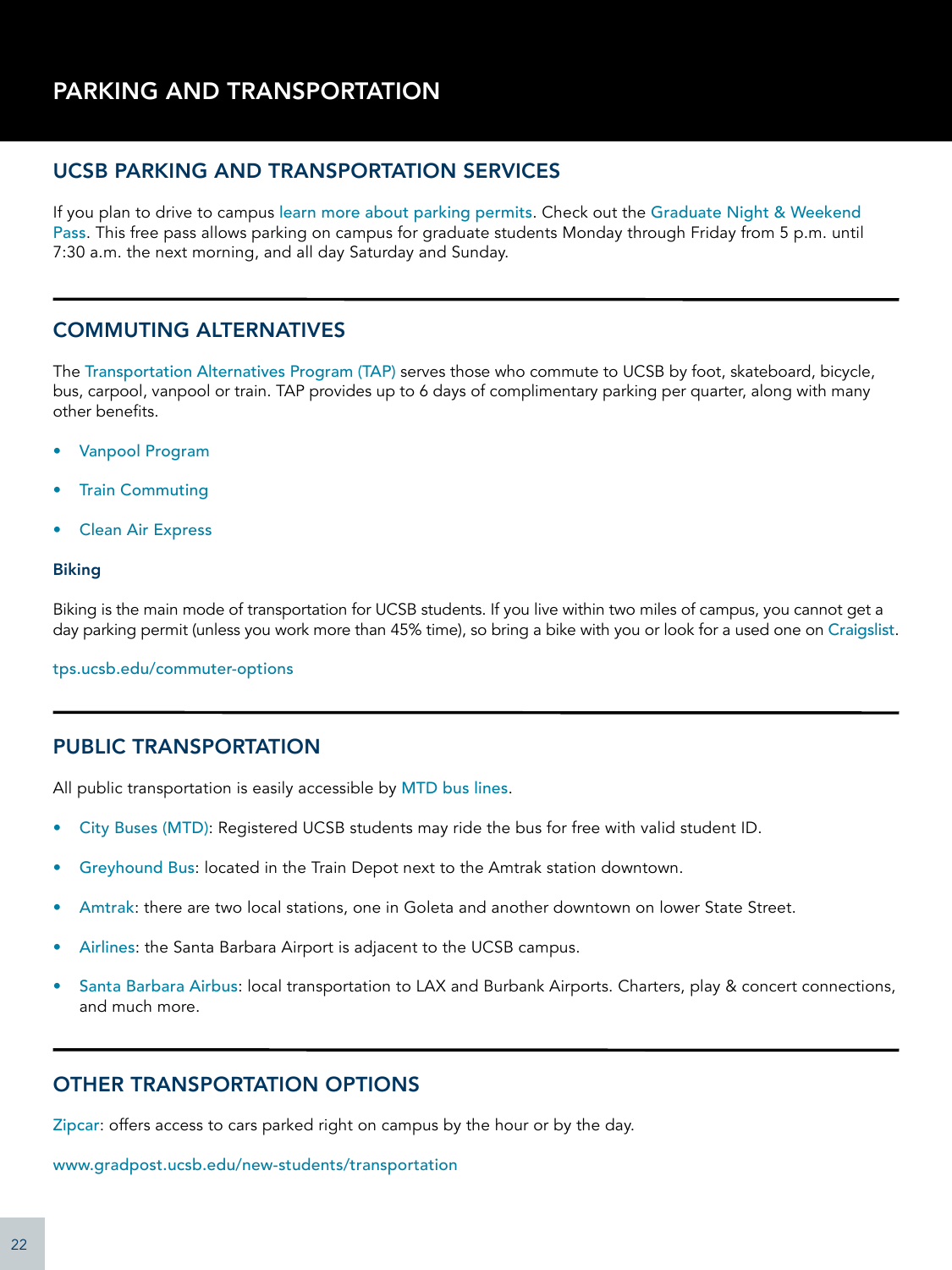<span id="page-22-0"></span>Success in graduate school is more than just reading, writing, and researching. For graduate student parents, it is crucial to find adequate support and resources for your family in order to thrive as a scholar. Whether you already have children or are thinking about starting a family while in graduate school, UCSB has resources, support, and benefits to help you thrive.

#### [Access the GradPost resource page for graduate student parents.](http://www.gradpost.ucsb.edu/student-parents)

#### Lactation Support Program



The University of California recognizes the importance and benefits of breastfeeding for both parents and their children. UCSB is committed to providing the information and support needed if you choose to breastfeed or express milk.

[Access a map of lactation accomodation spaces on campus.](https://www.hr.ucsb.edu/hr-units/employee-services/lactation-support-program#pub-lac-rm)

Registration, Information, and Workplace Accommodations <https://www.hr.ucsb.edu/hr-units/employee-services/lactation-support-program>

#### For more information and work-life resources:

Contact Shira Minerd, Work-Life Resource Coordinator

Phone: (805) 893-6063 Email [Shira.Minerd@hr.ucsb.e](mailto:Shira.Minerd%40hr.ucsb.edu?subject=)du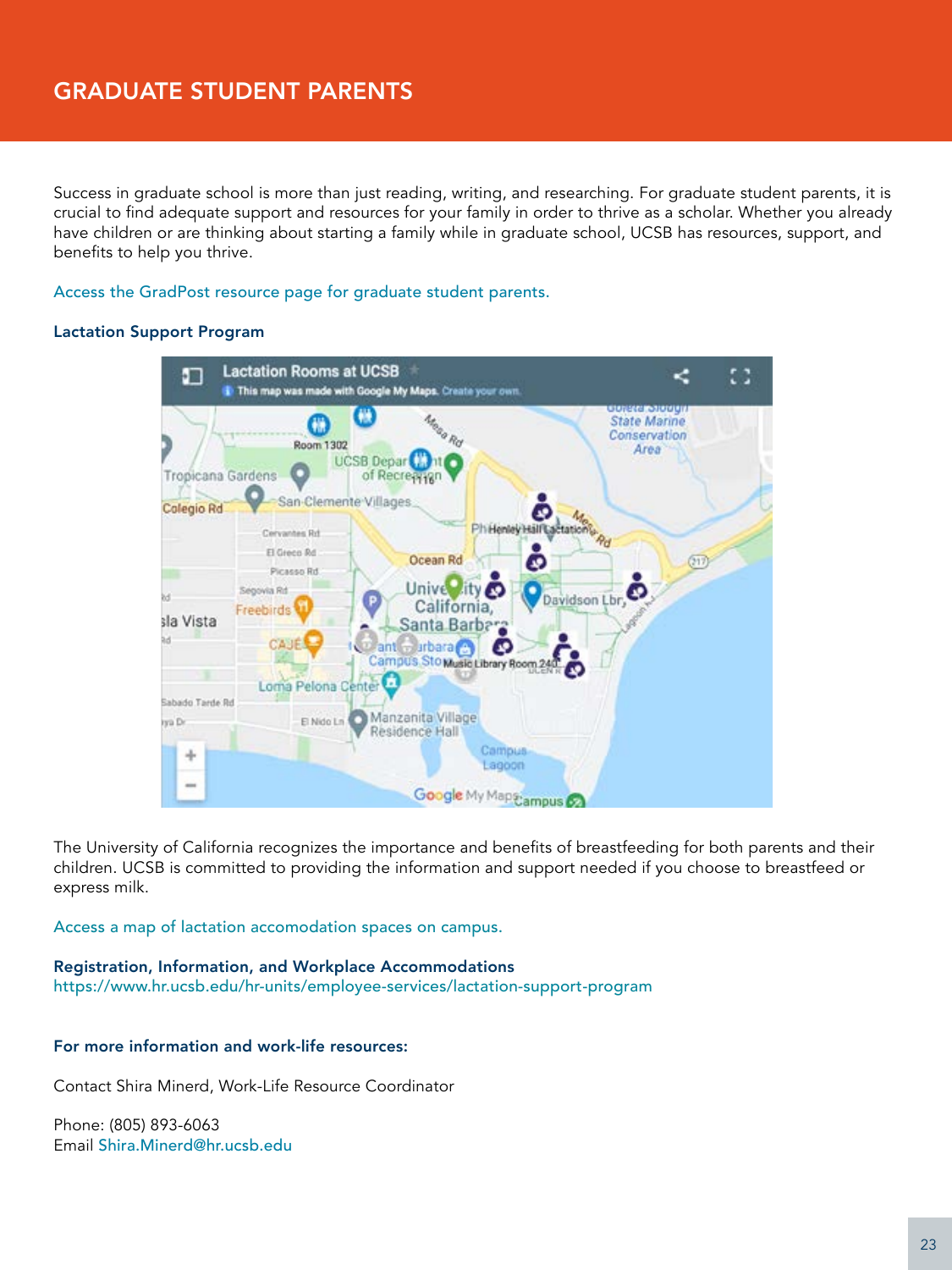## <span id="page-23-0"></span>ADDITIONAL RESOURCES

## OFFICE OF STUDENT CONDUCT

The Office of Student Conduct adjudicates academic and behavioral violations of the Student Conduct Code. We demand the highest academic and behavioral integrity and ensure community by repairing violations of trust through restorative practices and administrative resolution. Above all, we value humanity and honor identity throughout all of our processes.

The UCSB Student Conduct Code exists to support the standards of social and academic behavior to uphold an environment conducive to student learning. As Student Affairs professionals, we strive to embody the UC Santa Barbara Campus Regulations and the Student Affairs mission in what we promote to our students.

Please contact us directly by phone at (805) 893-5016 or by [email](mailto:STUDENTCONDUCT%40SA.UCSB.EDU?subject=), or [submitting an online report](https://ucsb-advocate.symplicity.com/public_report/index.php/pid857502?).

[studentconduct.sa.ucsb.edu](http://studentconduct.sa.ucsb.edu/)

#### TITLE IX & SEXUAL HARASSMENT POLICY COMPLIANCE OFFICE

The Office of Equal Opportunity & Sexual Harassment / Title IX Compliance (OEOSH/TC) is composed of two departments that are responsible for the University's compliance with federal and state laws and University policies and procedures regarding issues of discrimination, retaliation, sexual harassment and sexual violence involving students, staff, and faculty.

#### [oeosh.ucsb.edu](https://oeosh.ucsb.edu/)

#### **Resources**

- [Guide and resources for impacted students](https://www.graddiv.ucsb.edu/docs/default-source/default-document-library/resources-for-impacted-parties---january-2717.pdf?sfvrsn=0)
- [TA Guide for responding to student sexual violence and sexual harassment](https://www.graddiv.ucsb.edu/docs/default-source/default-document-library/ta-guide-2c-aug-2716.pdf?sfvrsn=0)
- [Guide for TA's, Supporting LGBTQ students in the classroom](https://www.graddiv.ucsb.edu/docs/default-source/default-document-library/ta-lgbtq-guide.pdf?sfvrsn=0)
- [Policy description for graduate TA's](https://www.graddiv.ucsb.edu/docs/default-source/default-document-library/policy-2c-gradudate-amp-tas-9-7-16.pdf?sfvrsn=0)
- [Information for student responders](https://www.graddiv.ucsb.edu/docs/default-source/default-document-library/respondent-services-information-fall-2716.pdf?sfvrsn=0)
- **[SVSH resources and information](https://www.graddiv.ucsb.edu/docs/default-source/default-document-library/svsh-resources-2c-august-2717.pdf?sfvrsn=0)**
- [What is sexual harassment?](https://www.graddiv.ucsb.edu/docs/default-source/default-document-library/dfeh---english-04-2017.pdf?sfvrsn=0)
- [Overview of violation procedure flowchart](https://www.graddiv.ucsb.edu/docs/default-source/default-document-library/overview-flowchart-procedure-2c-eff-jan-2716.pdf?sfvrsn=0)

#### INTERDISCIPLINARY HUMANITIES CENTER

The IHC supports interdisciplinary research and public programs that advance knowledge about human experience in social, historical, and cultural contexts. Its collaborative programs in community engagement demonstrate the ways in which the humanities provide tools that reinforce the values of a democratic society.

[ihc.ucsb.edu](https://www.ihc.ucsb.edu/)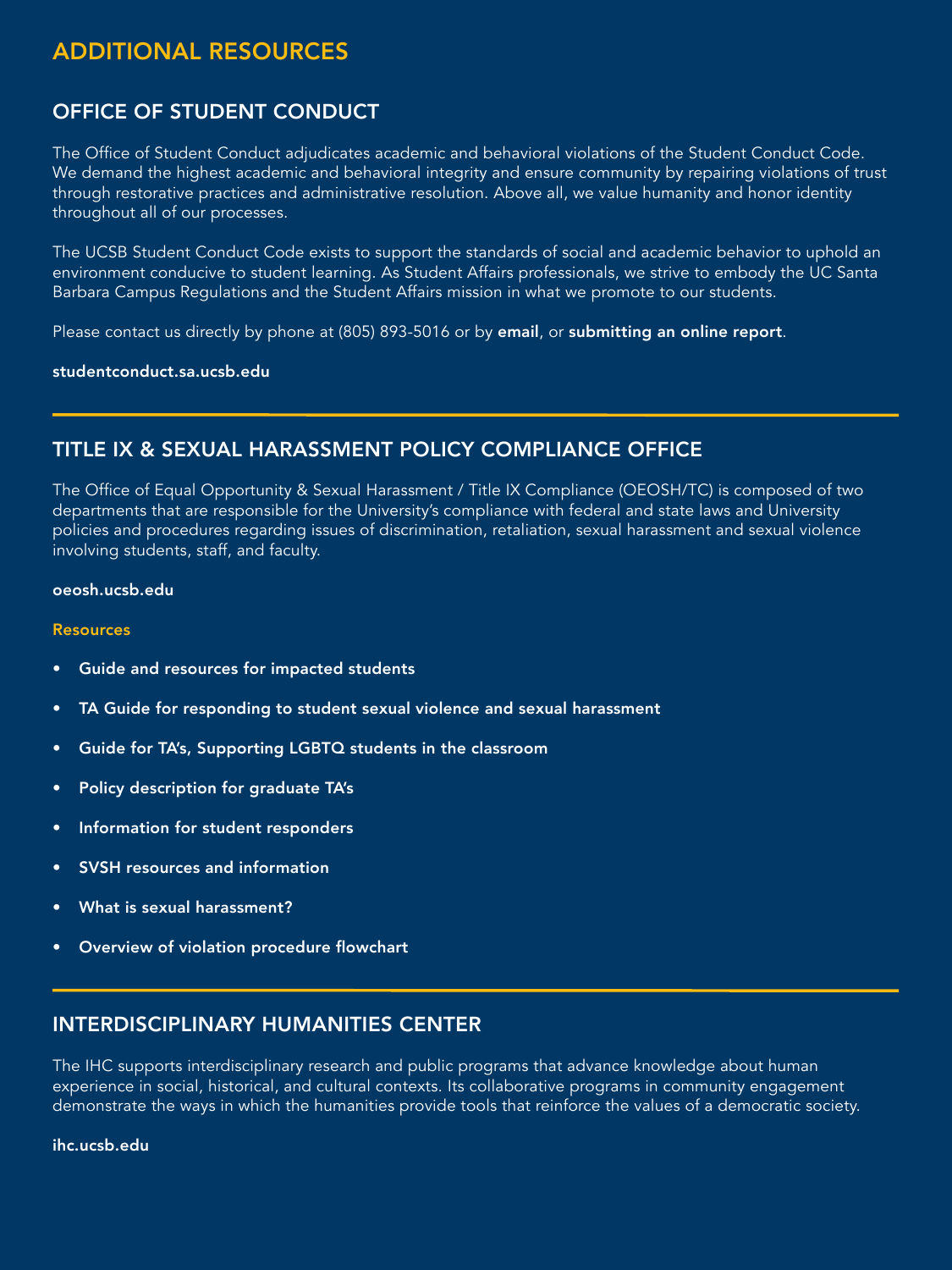#### OFFICE OF STUDENT ENGAGEMENT AND LEADERSHIP (SEAL, FORMERLY OFFICE OF STUDENT LIFE)

The home to registered campus organizations and student leadership development programs, SEAL hosts a variety of special initiatives including After Dark Late Night Social Programs, CommUnity Grants, and Student-Initiated Outreach Programs.

#### [seal.sa.ucsb.edu](https://seal.sa.ucsb.edu/)/

#### RECREATION CENTER (REC CEN)

The Department of Recreation's facility known as "Rec Cen" offers a variety of fitness and activity spaces such as a cardio and strength equipment, Climbing Wall, Multi-Activity Court, two swimming pools, racquetball and squash courts, soccer fields, pottery studio and more!

[Check out their group fitness and cycling classes taught by certified instructors.](http://recreation.sa.ucsb.edu/classes-events/group-cycling) Challenge yourself in classes such as Cardio Kickboxing, H.I.T.T., Pump + Abs, Cycle Circuit, Endurance Ride and more! Purchase a Group Fitness Pass to participate in any classes on the Fitness schedule or enroll in a Group Cycling class.

#### [recreation.sa.ucsb.edu/home](http://recreation.sa.ucsb.edu/home)

#### SPORTS

#### Intramural Sports

UCSB Intramural Sports offers sports and leagues through the Department of Recreation each quarter. Complete against fellow students for an Intramural Championship. Beginner and advanced participants are welcome to play!

#### [recreation.sa.ucsb.edu/intramural-sports](http://recreation.sa.ucsb.edu/intramural-sports)

#### Sports Clubs

UCSB Sport Clubs are offered through the Department of Recreation and are comprised of student organizations that focus on a particular sport. Clubs compete against other universities both locally and nationally. These clubs have a set game schedule and practice regularly, and include Ice Hockey, Lacrosse, Rowing, Rugby, Sailing, Soccer, Tennis, Ultimate Frisbee, Volleyball, Water Polo, and many more!

#### [recreation.sa.ucsb.edu/sport-clubs](http://recreation.sa.ucsb.edu/sport-clubs)

#### ADVENTURE PROGRAMS

The UCSB Adventure Programs offered through the Department of Recreation provides educational and recreational experiences through wilderness trips, outdoor recreation classes, ropes courses, and climbing programs.

#### [recreation.sa.ucsb.edu/adventure-programs](https://recreation.sa.ucsb.edu/adventure-programs)